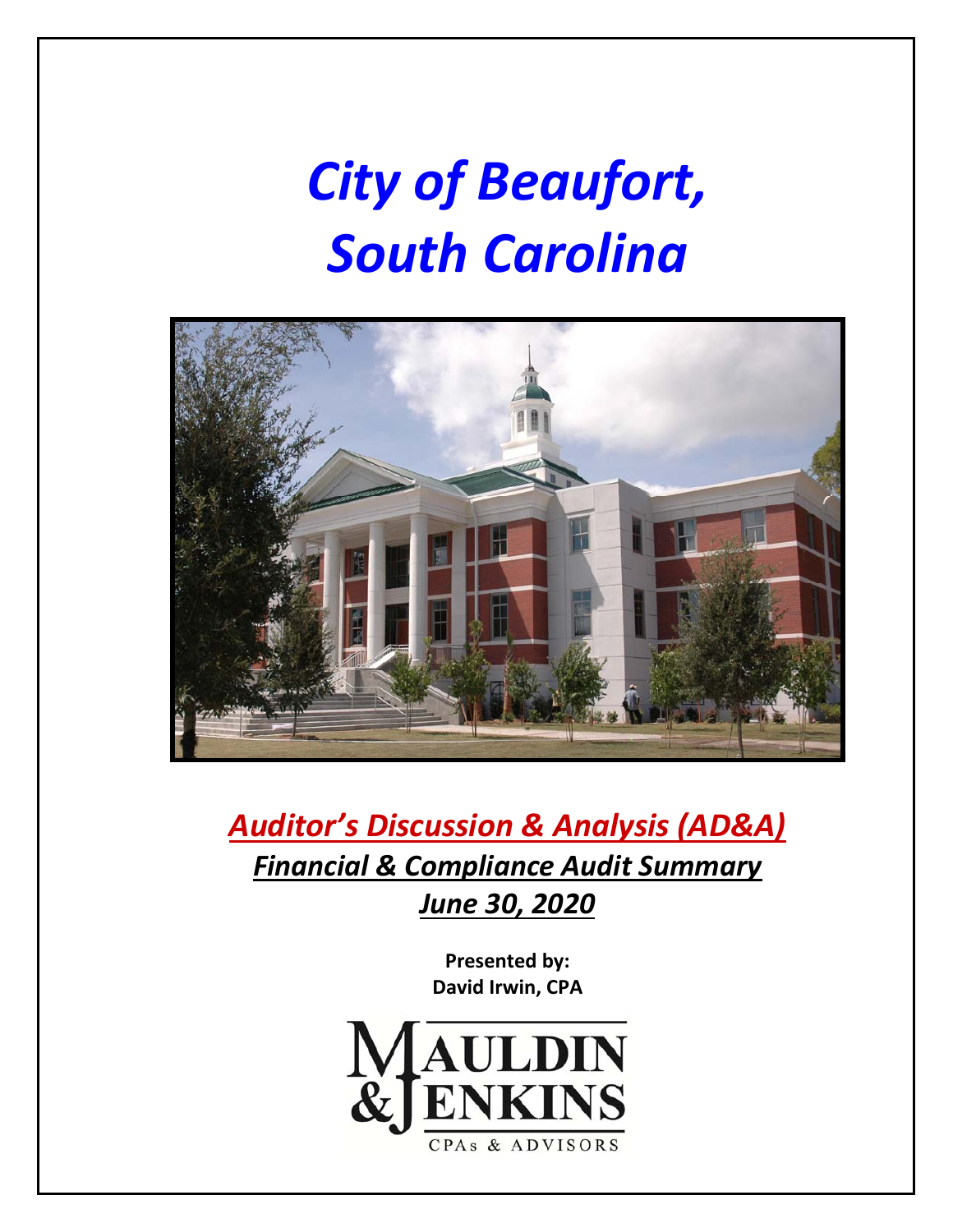### **City of Beaufort**

*Auditor's Discussion & Analysis (AD&A)* 

### **June 30, 2020**

#### **PURPOSE OF ANNUAL AUDITOR'S DISCUSSION & ANALYSIS**

- Engagement Team and Firm Information.
- Overview of:
	- o Audit Opinion;
	- o Financial Statements, Footnotes and Supplementary Information;
	- o Compliance Reports;
	- o Audit Scopes & Procedures.
- ◆ Required Communications under Government Auditing Standards.
- Accounting Recommendations and Related Matters.
- Answer Questions.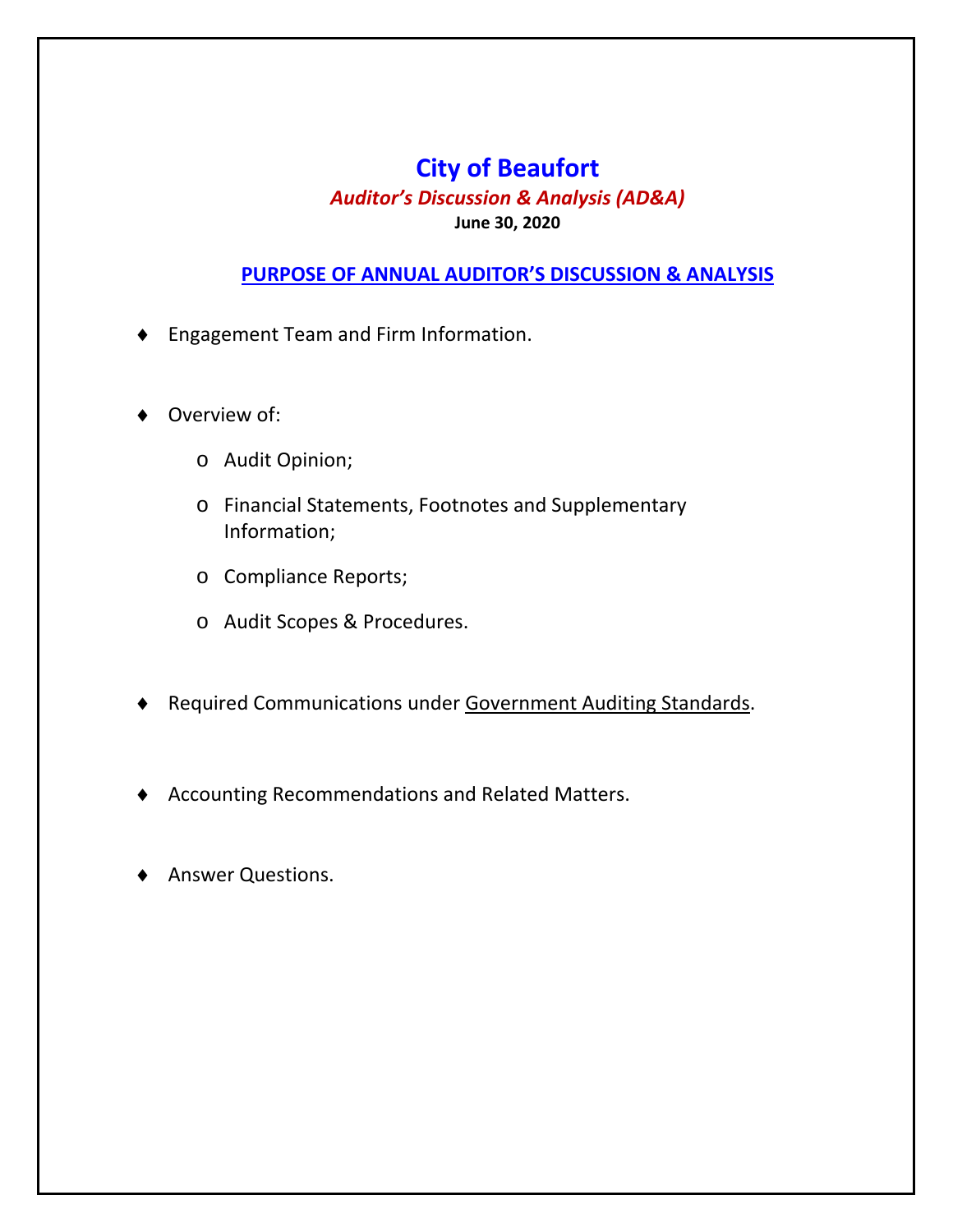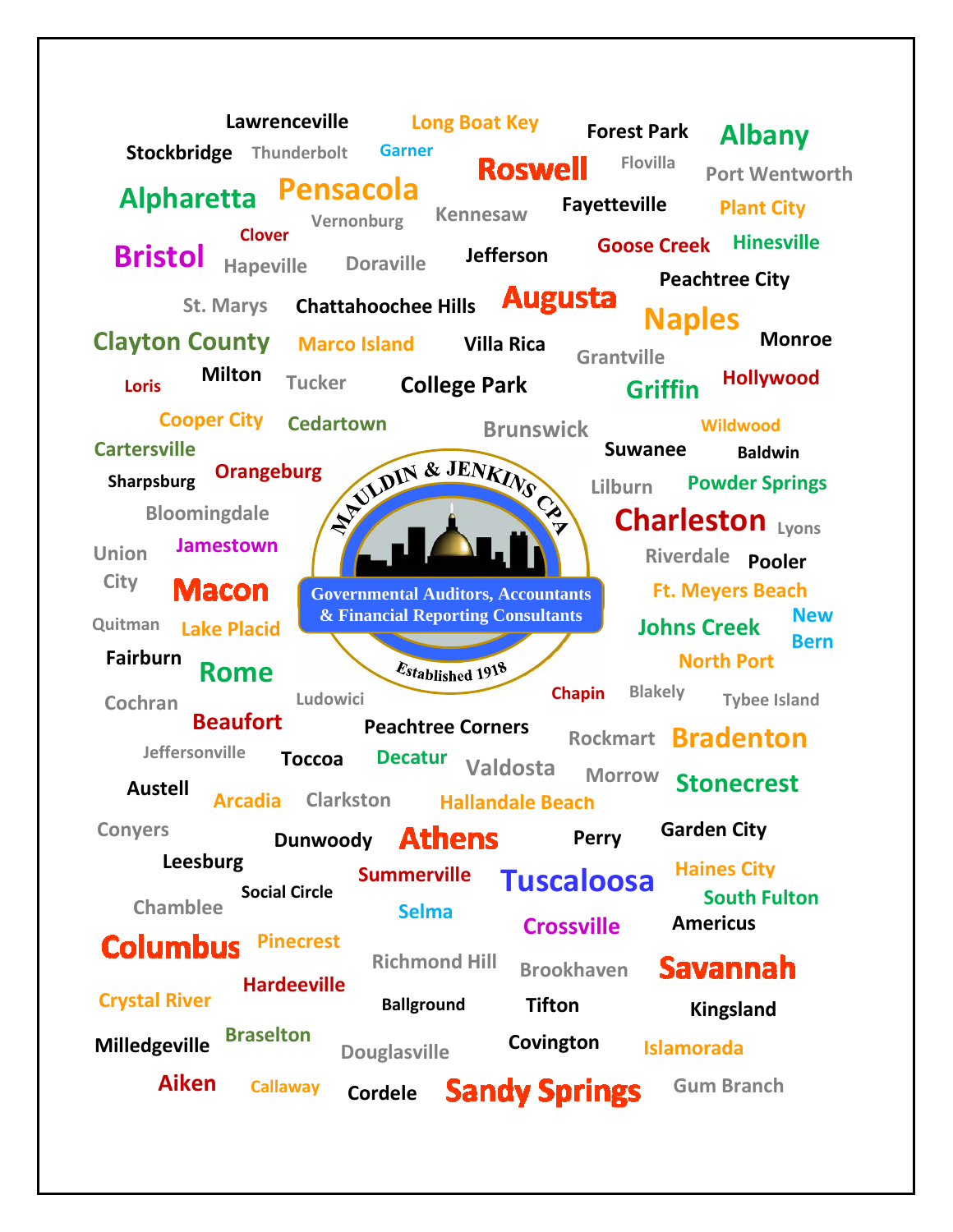### **City of Beaufort, South Carolina**

*Auditor's Discussion & Analysis (AD&A)* 

**June 30, 2020**

### **MAULDIN & JENKINS – BY THE NUMBERS**



#### **Engagement team leaders on the audit engagement include:**

- David Irwin, Engagement Partner 17 years experience
- Miller Edwards, Quality Control Reviewer 33 years experience
- Samantha Richardson, Engagement Manager 17 years experience

### **MAULDIN & JENKINS – ADDITIONAL INFORMATION**

#### **Other Industries & Services by Mauldin & Jenkins:**

Each of Mauldin & Jenkins' offices provides a wide variety of services to a broad range of clientele. We have partners and managers who are responsible for specialized practice areas of auditing and accounting, taxes and management advisory services. Their purpose, as leaders in the particular practice area, is to establish policies with respect to technical matters in these specific areas and ensure that the quality of the Firm's practice is maintained.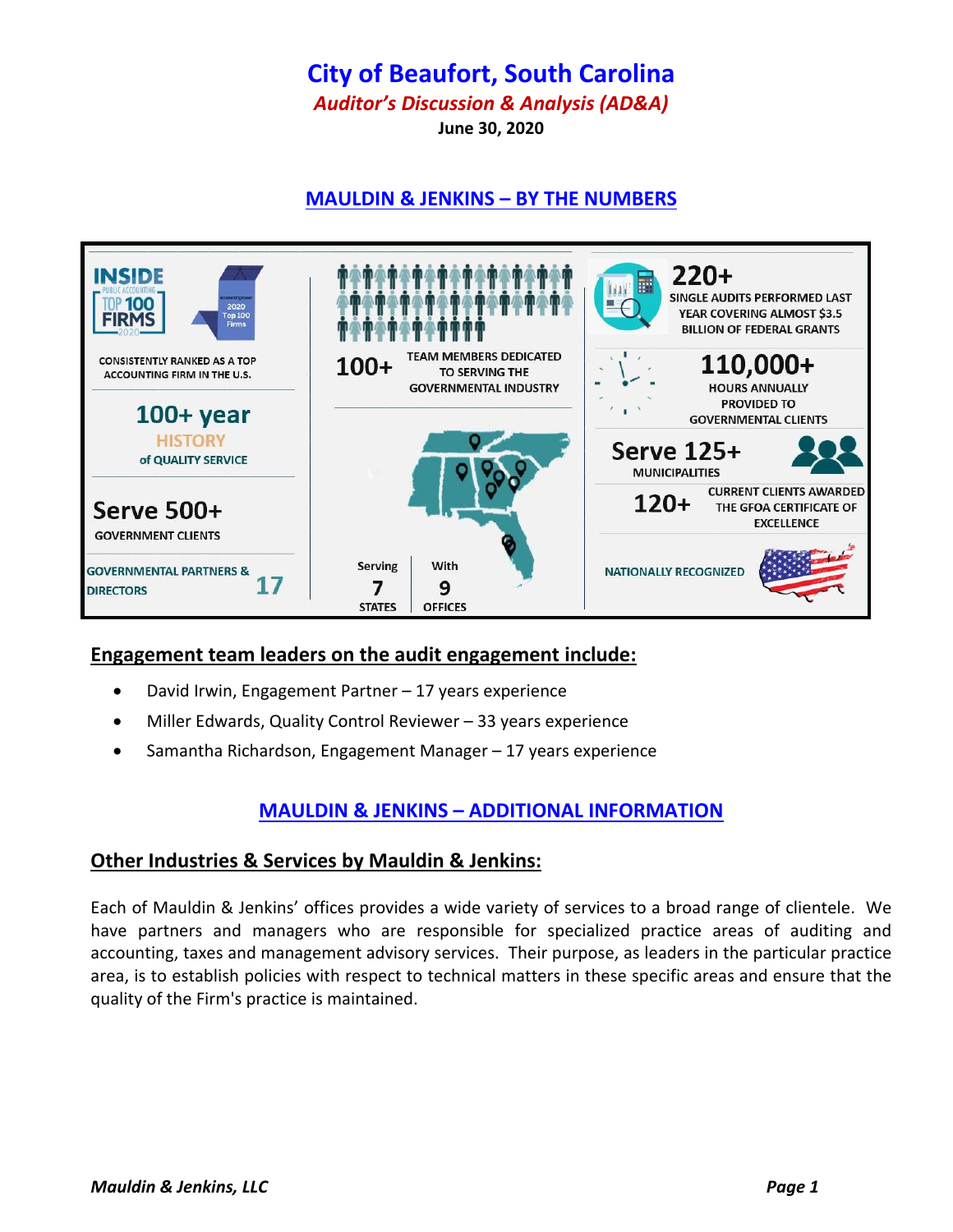**Industries Served:** Over the years, our partners have developed expertise in certain industries representative of a cross section of the Southeastern economy, including:

- Governmental Entities (state entities, cities, counties, school systems, business type operations, libraries, and other special purpose entities)
- SEC Registrants
- Wholesale Distribution
- Agri-Businesses
- Manufacturing
- Professional Services
- Employee Benefit Plans
- Financial Institutions (community banks, savings & loans, thrifts, credit unions, mortgage companies, and finance companies)
- Non‐Profit Organizations
- Retail Businesses
- Long‐term Healthcare
- Construction & Development
- Individuals, Estates and Trusts
- Real Estate Management

**Services Provided:** This diversity of practice enables our personnel to experience a wide variety of business, accounting and tax situations. We provide the traditional and not‐so‐traditional services such as:

- Financial Audit / Review / Compilation
- Compliance Audits & Single Audits
- Agreed-Upon Procedures
- Forensic Audits
- Bond Issuance Services
- Performance Audits
- State Sales Tax Matters
- International Tax Matters
- Business & Strategic Planning
- Profitability Consulting
- Budgeting
- Buy‐Sell Agreements & Business Valuation Issues
- Income Tax Planning & Preparation
- Multi‐State Income Tax Issues
- Information Systems Consulting
- Cost Accounting Analysis
- Healthcare Cost Reimbursement
- Outsourced Billing Services
- Fixed Asset Inventories
- Succession & Exit Strategy Consulting
- **•** Estate Planning
- Management Information Systems
- Employee Benefit Plan Administration
- Merger / Acquisition & Expansion Financing

#### **INDEPENDENT AUDITOR'S REPORT**

The independent auditor's report has specific significance to readers of the financial report.

#### **Management's Responsibility for the Financial Statements**

The financial statements are the responsibility of management.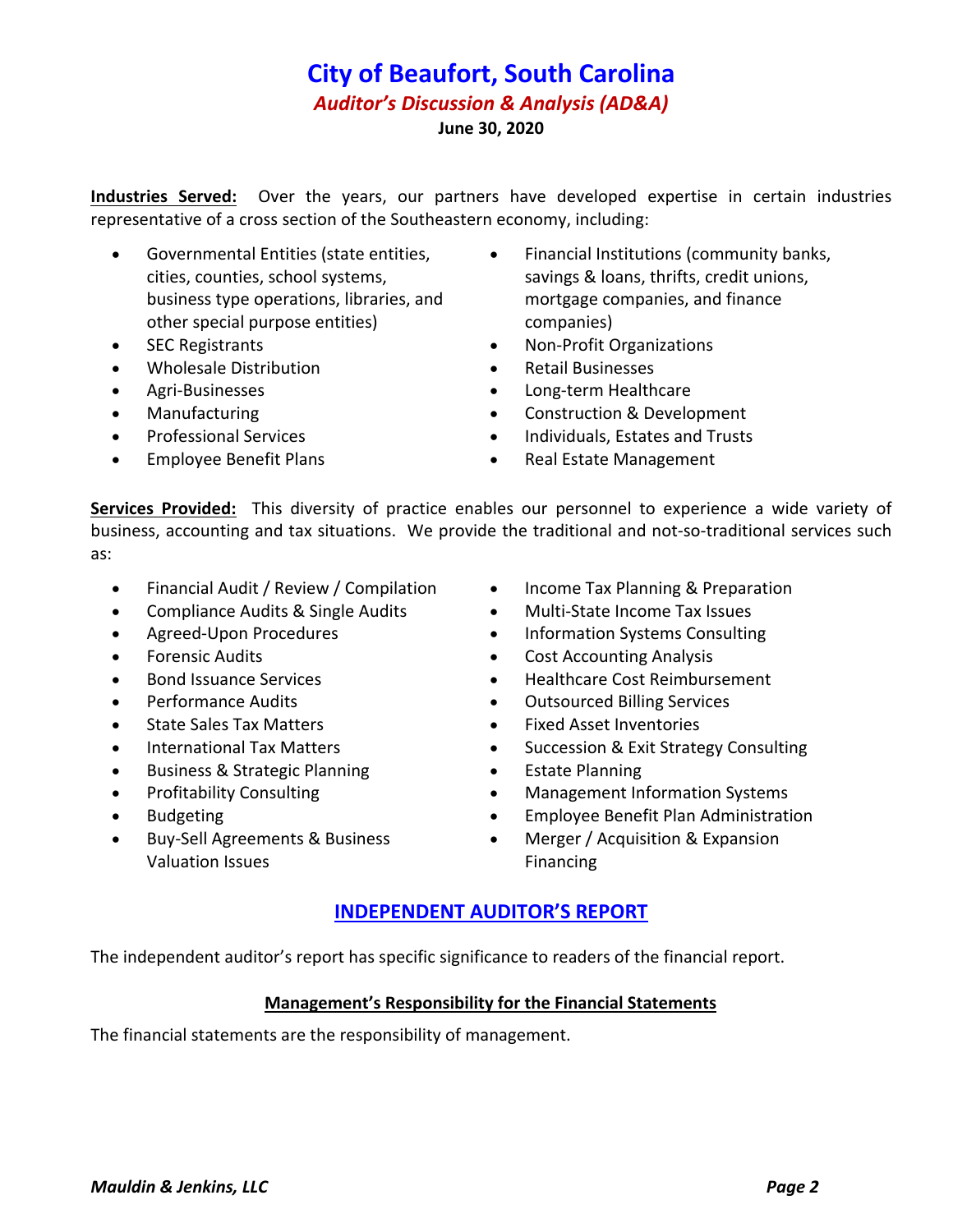## **City of Beaufort, South Carolina**

*Auditor's Discussion & Analysis (AD&A)* 

**June 30, 2020**

#### **Auditor's Responsibility**

Our responsibility, as external auditors, is to express opinions on these financial statements based on our audit. We conducted our audit in accordance with auditing standards generally accepted in the United States of America and the standards applicable to financial audits contained in *Government Auditing Standards*, issued by the Comptroller General of the United States. We planned and performed our audit to obtain reasonable assurance about whether the financial statements are free from material misstatement.

#### **Opinions**

We have issued an unmodified audit report (i.e., "clean opinions"). The respective financial statements are considered to present fairly the financial position and results of operations as of and for the year ended June 30, 2020.

#### **Other Matters**

Certain required supplementary information and other information is included in the financial report, and as directed by relevant auditing standards, we have not expressed an opinion or provided any assurance on the respective information.

#### **Other Reporting**

*Government Auditing Standards* require auditors to issue a report on our consideration of internal control over financial reporting and on our tests of compliance with certain provisions of laws, regulations, contracts and grant agreements and other matters. We have issued such a report and reference to this report is included in the independent auditor's report.

#### **REVIEW OF COMPREHENSIVE ANNUAL FINANCIAL REPORT (CAFR)**

#### **General Information about the CAFR**

A Comprehensive Annual Financial Report (CAFR) goes beyond the normal financial reporting required by accounting principles generally accepted in the United States. A CAFR includes at a minimum the following elements/sections:

- **Introductory Section:** general information on the City's structure and the services it provides.
	- Letter of Transmittal
	- Organizational Chart
	- **Directory of Officials**
	- Certificate of Achievement for Excellence in Financial Reporting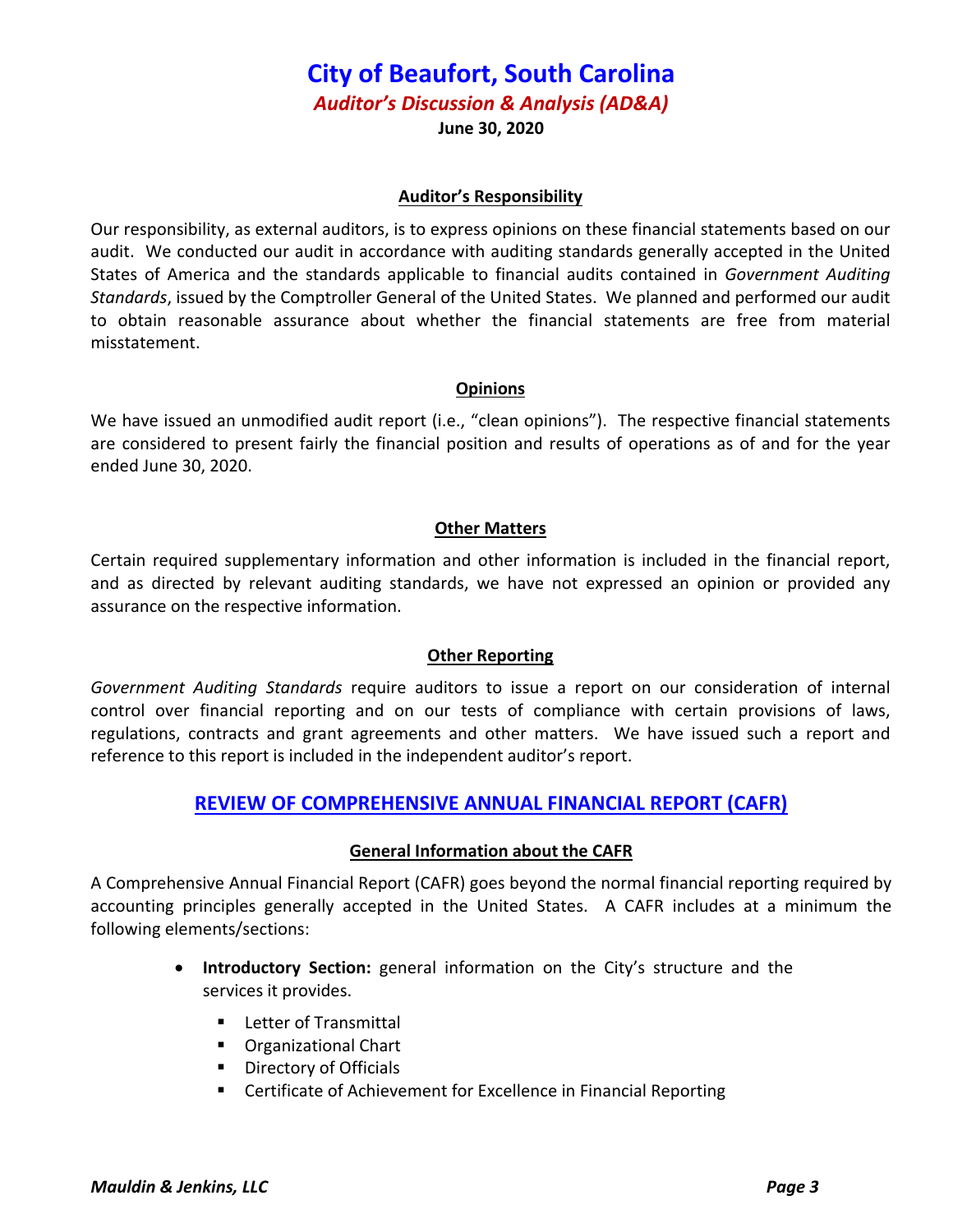- **Financial Section:** basic financial statements, footnotes and required supplementary information along with the auditor's report.
	- **Independent Auditor's Report**
	- Management Discussion & Analysis (MD&A)
	- Financial Statements and Footnotes
- **Statistical Section:** broad range of financial, demographic information useful in assessing the City's economic condition, and this information covers multiple years.
	- **Financial Trends Information**
	- **Revenue Capacity Information**
	- **•** Debt Capacity Information
	- Operating Information

A CAFR goes far beyond the basic requirements of annual financial reporting, and the City should be commended for going beyond the minimum and providing such a report.

#### **Recognition and Award**

Once completed, the fiscal year 2019 CAFR was submitted to the Government Finance Officers Association (GFOA) for determination if the report would merit the GFOA's Certificate of Achievement for Excellence in Financial Reporting. We are happy to inform everyone that the GFOA did indeed review the CAFR and awarded the City with the sought after Certificate.

The GFOA Certificate has been made a part of the City's 2020 fiscal year CAFR, and is included in the Introductory Section.

#### **OVERVIEW OF FINANCIAL STATEMENTS**

The financial statements as presented to you today include the basic financial statements as well as Management's Discussion and Analysis as prepared by City management.

The City's basic financial statements include three components: 1) government‐wide financial statements; 2) fund financial statements; and (3) notes to the financial statements.

The **government‐wide financial statements** provide a broad overview of all of the City's funds. The *Statement of Net Position* presents information on all assets and liabilities of the City, with the difference between the two reported as net position. The *Statement of Activities* presents information showing how the City's net position changed during the most recent fiscal year. Revenues are categorized as program revenues or general revenues. Expenses are categorized by function.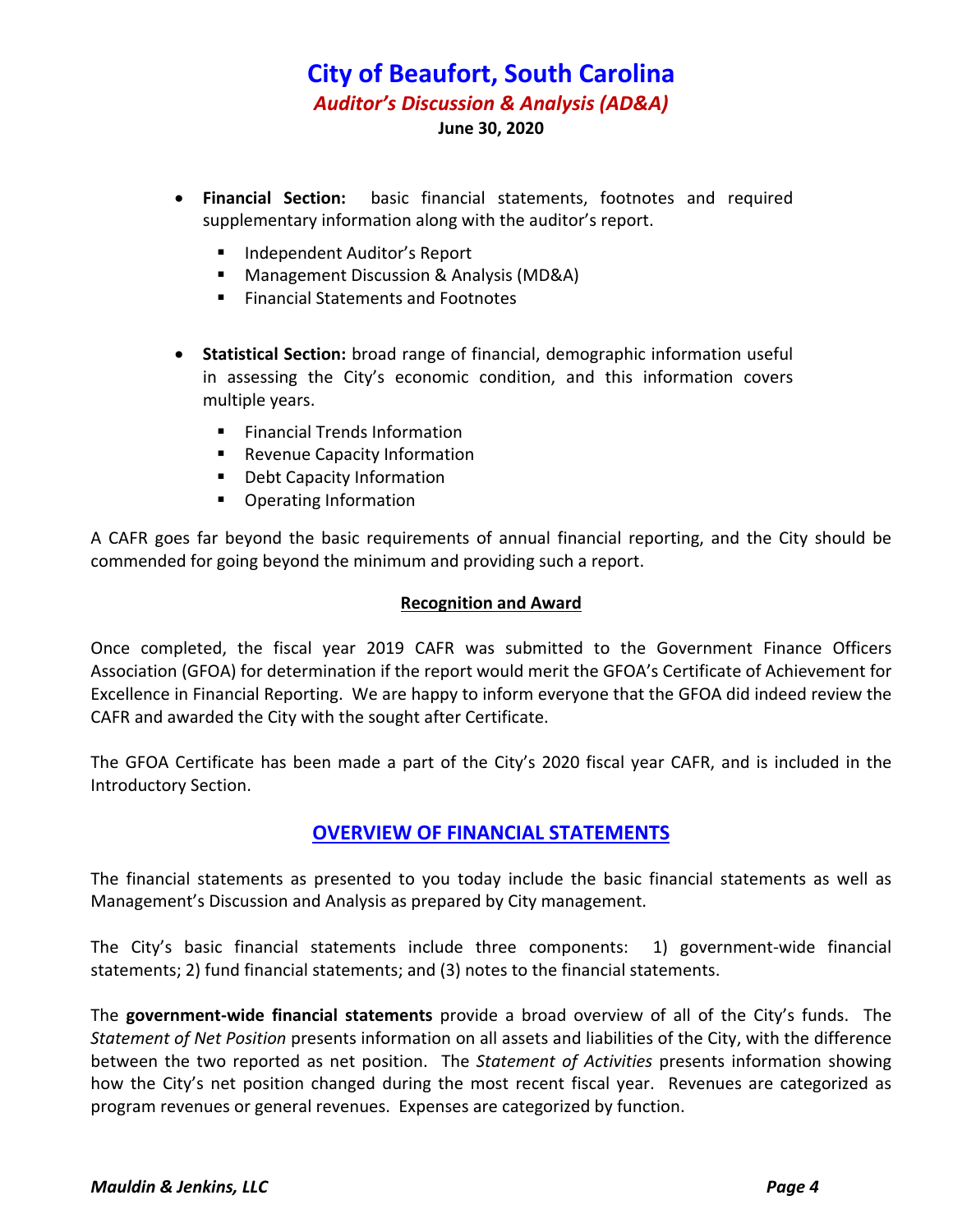The **fund financial statements** more closely resemble the financial statements as presented prior to the adoption of GASB Statement No. 34. All of the funds of the City can be divided into three categories: governmental funds, proprietary funds, and fiduciary funds.

#### **General Fund**

Of primary interest to the City is the General Fund, which accounts for the majority of revenues received and funds expended in the operations of the City, including administration, judicial activities, public safety, public works, parks and recreation, and community service. The following charts present the sources of revenues and the expenditures of the General Fund for the fiscal year ended June 30, 2020:



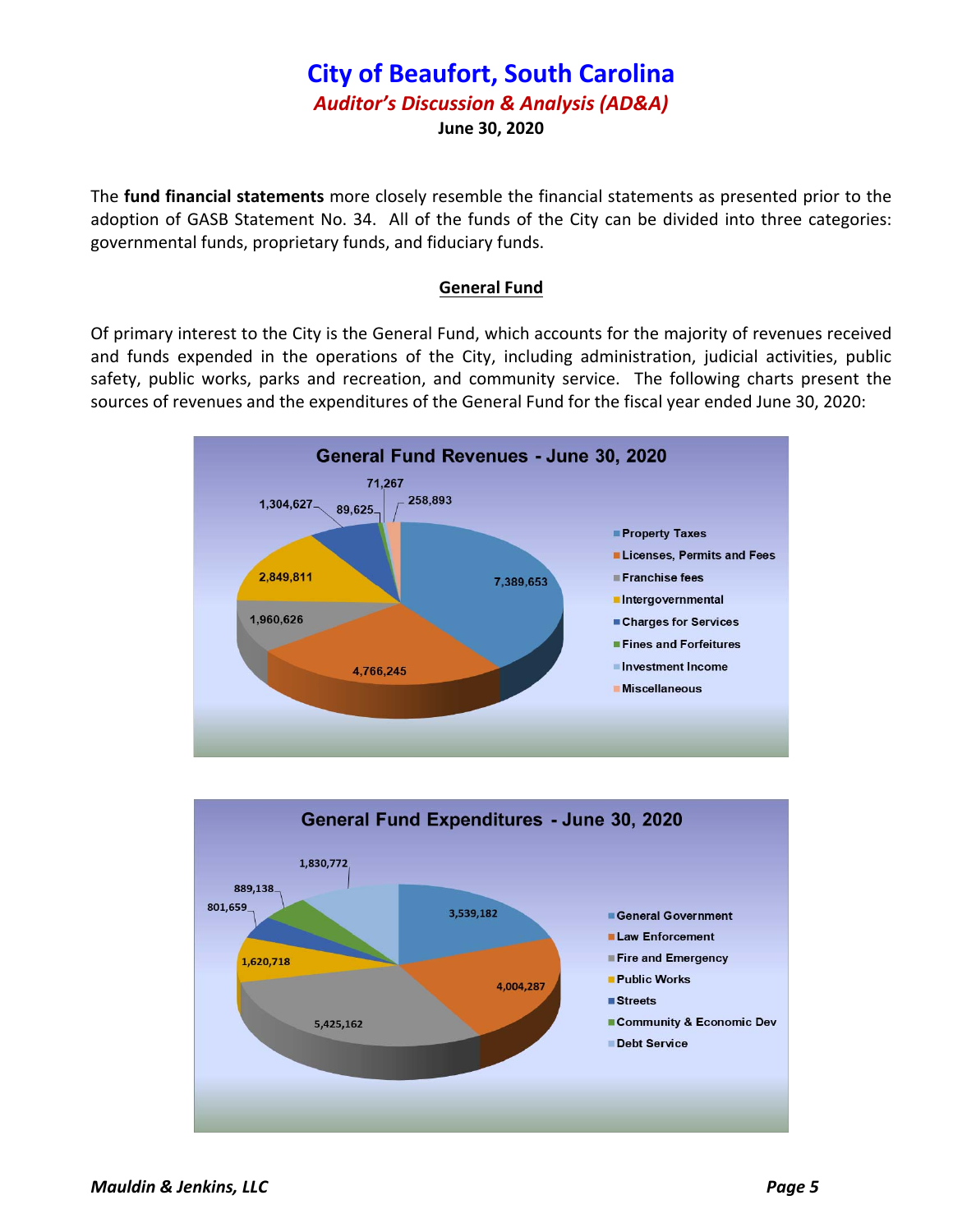Total fund balance of the General Fund at June 30, 2020, was a positive \$8,104,236. Fund balance does not necessarily equal cash on hand and available to spend. Fund balance is the difference between assets and liabilities, only a portion of which is cash available to be spent. While the General Fund has cash and cash equivalents on hand at June 30, 2020, of \$8,368,717, the General Fund also has \$1,294,346 in current liabilities due to outside parties and employees and deferred inflows of resources totaling \$102,721 in unavailable revenues. Additionally, the General Fund incurs expenditures of approximately \$1.5 million per month. A large part of the cash on hand at June 30, 2020, will be needed in subsequent months to fund these expenditures, until the City's property tax revenues are collected in November and December.



The following is a history of the total ending fund balance of the General Fund over the past five years:

#### **Other Governmental Funds**

The City also maintains six (6) special revenue funds (TIF II Fund, Parks and Tourism Fund, Stormwater Fund, Redevelopment Fund, State Accommodations Tax Fund, and the Drug Control and Prevention Fund); one capital projects fund, and one permanent fund (the Cemetery Fund). These funds account for revenues derived from specific sources, which are legally restricted to finance particular functions or activities.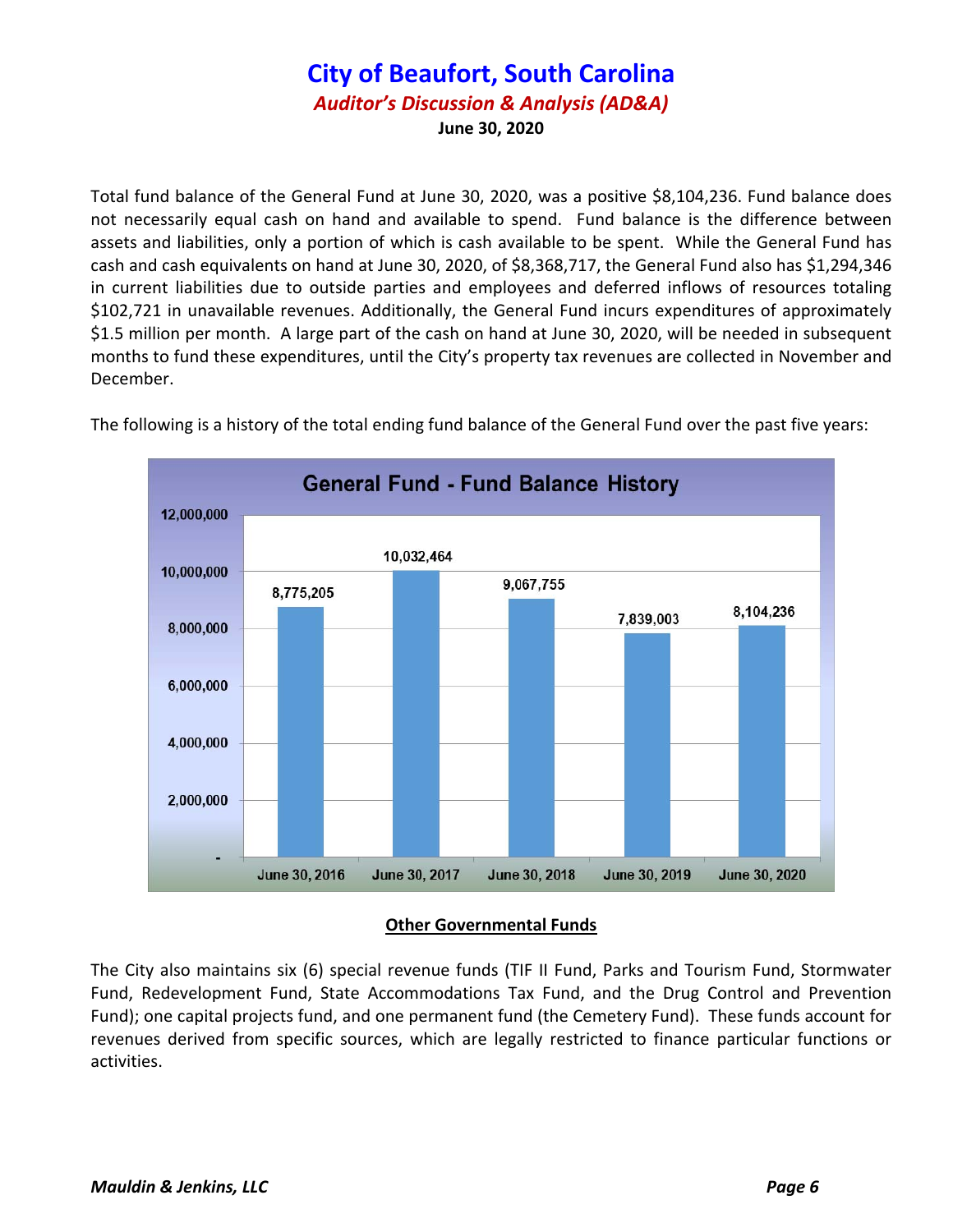#### **COMPLIANCE REPORTS**

Last, but not least, two (2) reports on compliance and internal controls are included.

The first report is based on our tests of the City's internal controls and compliance with laws, regulations, etc. The report is not intended to provide an opinion, but to provide a form of negative assurance as to the City's internal controls and compliance with applicable rules and regulations. This report and the procedures performed are required by *Government Auditing Standards* as issued by the U. S. Government Accountability Office (GAO).

The second report is based on our tests of the City's internal controls and compliance with laws, regulations, etc. relative to the federal award expenditures reported for the fiscal year ended as required by the Single Audit Act and Title 2 U.S. *Code of Federal Regulations* Part 200, *Uniform Administrative Requirements, Cost Principles, and Audit Requirements for Federal Awards* (Uniform Guidance). In this report we do provide an opinion on compliance that could have a direct and material effect on the City's major federal programs for the respective year ended.

#### **REQUIRED COMMUNICATIONS**

#### **The Auditor's Responsibility Under** *Government Auditing Standards* **and Auditing Standards Generally Accepted in the United States of America**

Our audit of the financial statements of the City of Beaufort, South Carolina (the "City") for the year ended June 30, 2020 was conducted in accordance with auditing standards generally accepted in the United States of America and *Government Auditing Standards* issued by the Comptroller General of the United States. Those standards require we plan and perform the audit to obtain reasonable assurance about whether the financial statements are free of material misstatement, whether caused by error, fraudulent financial reporting or misappropriation of assets. An audit includes examining, on a test basis, evidence supporting the amounts and disclosures in the financial statements. An audit also includes assessing the accounting principles used and significant estimates made by management, as well as evaluating the overall financial statement presentation. Accordingly, the audit was designed to obtain reasonable, rather than absolute, assurance about the financial statements. We believe our audit accomplishes that objective.

In accordance with *Government Auditing* Standards, we have also performed tests of controls and compliance with laws and regulations that contribute to the evidence supporting our opinion on the financial statements. However, they do not provide a basis for opining on the City's internal control or compliance with laws and regulations.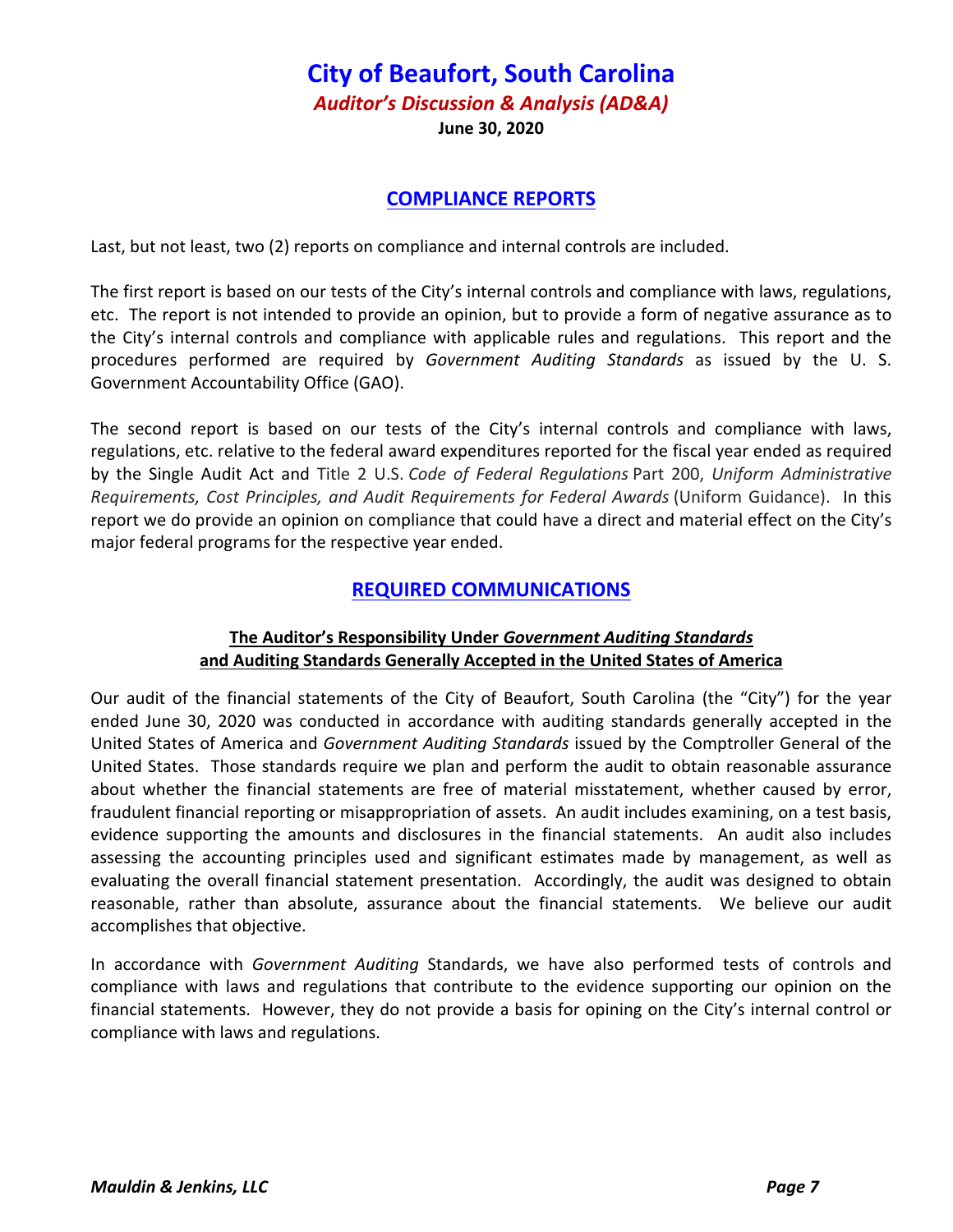**June 30, 2020**

#### **Accounting Policies**

Management has the ultimate responsibility for the appropriateness of the accounting policies used by the City. There are several new accounting standards which will be required to be implemented in the coming years. These are discussed later in this document.

In considering the qualitative aspects of the City's accounting policies, we did not identify any significant or unusual transactions or significant accounting policies in controversial or emerging areas for which there is a lack of authoritative guidance or consensus. The City's policies relative to the timing of recording of transactions are consistent with GAAP and typical government organizations.

#### **Management Judgments and Accounting Estimates**

Accounting estimates are an integral part of the preparation of financial statements and are based upon management's current judgment. The process used by management encompasses their knowledge and experience about past and current events and certain assumptions about future events. Management has informed us they used all the relevant facts available to them at the time to make the best judgments about accounting estimates and we considered this information in the scope of our audit. We considered this information and the qualitative aspects of management's calculations in evaluating the City's significant accounting policies. Estimates significant to the financial statements include such items as the estimated lives of depreciable assets, and the estimated allowance for uncollectible accounts.

#### **Financial Statement Disclosures**

The footnote disclosures to the financial statements are also an integral part of the financial statements. The process used by management to accumulate the information included in the disclosures was the same process used in accumulating the financial statements, and the accounting policies described above are included in those disclosures. The overall neutrality, consistency, and clarity of the disclosures was considered as part of our audit and in forming our opinion on the financial statements.

#### **Significant Difficulties Encountered in Performing the Audit**

We encountered no difficulties in dealing with management relating to the performance of the audit.

#### **Disagreements with Management**

We encountered no disagreements with management over the application of significant accounting principles, the basis for management's judgments on significant matters, the scope of the audit or significant disclosures to be included in the financial statements.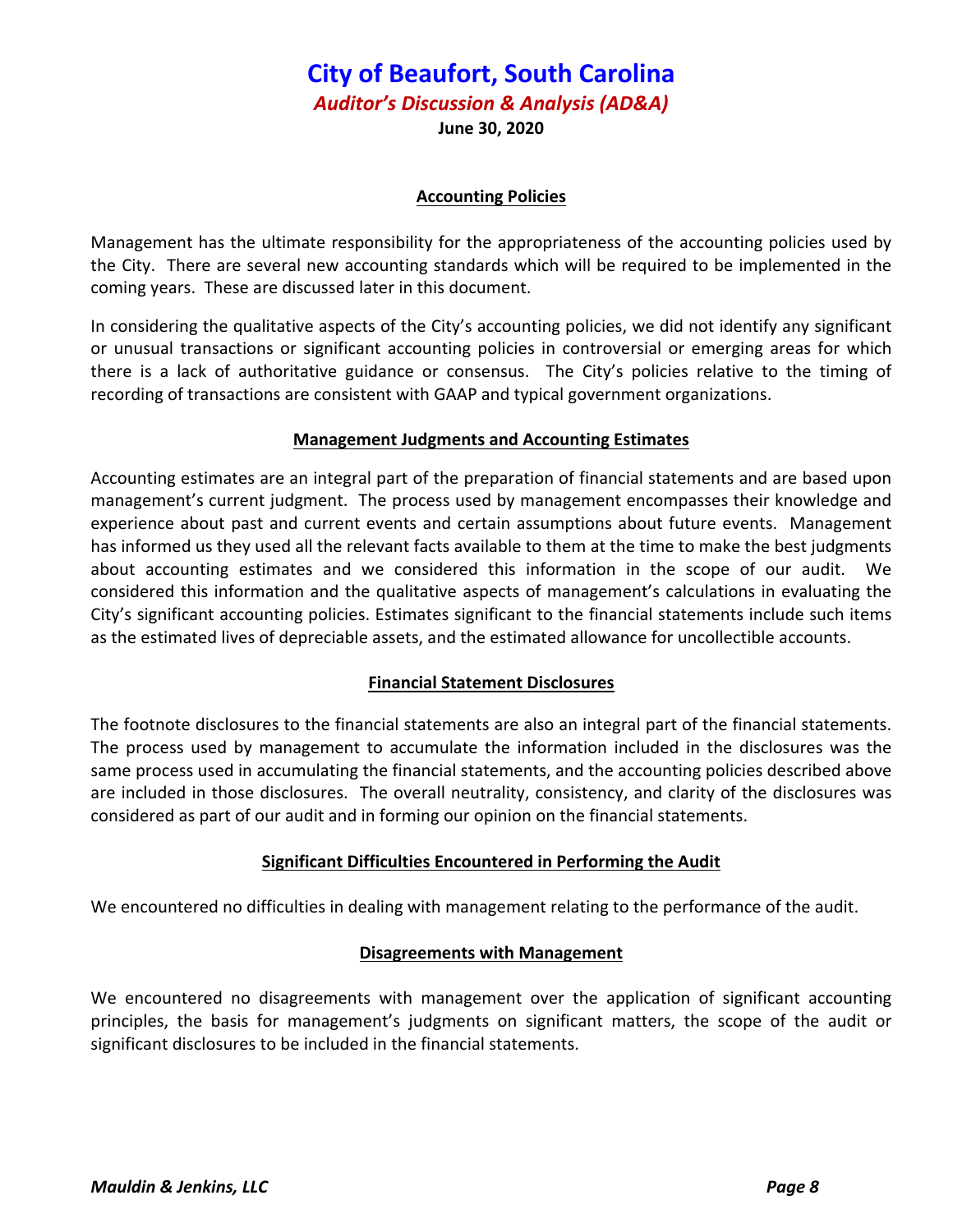**June 30, 2020**

#### **Representation from Management**

We requested written representations from management relating to the accuracy of information included in the financial statements and the completeness and accuracy of various information requested by us, during the audit. Management provided those written representations without a problem.

#### **Management's Consultations with Other Accountants**

We are not aware of any consultations management had with other accountants about accounting or auditing matters.

#### **Significant Issues Discussed with Management**

There were no significant issues discussed with management related to business conditions, plans, or strategies that may have affected the risk of material misstatement of the financial statements. We are not aware of any consultations management had with us or other accountants about accounting or auditing matters. No major issues were discussed with management prior to our retention to perform the aforementioned audit.

#### **Audit Adjustments**

During our audit of the City's basic financial statements as of and for the year ended June 30, 2020, the only adjustments posted were proposed and prepared by management.

#### **Uncorrected Misstatements**

We had no passed adjustments.

#### **Other Information in Documents Containing Audited Financial Statements**

We are not aware of any other documents that contain the audited basic financial statements. If such documents were to be published, we would have a responsibility to determine that such financial information was not materially inconsistent with the audited statements of the City.

#### **Independence**

We are independent of the City, and all related organizations, in accordance with auditing standards promulgated by the American Institute of Public Accountants and *Government Auditing Standards*, issued by the Comptroller General of the United States.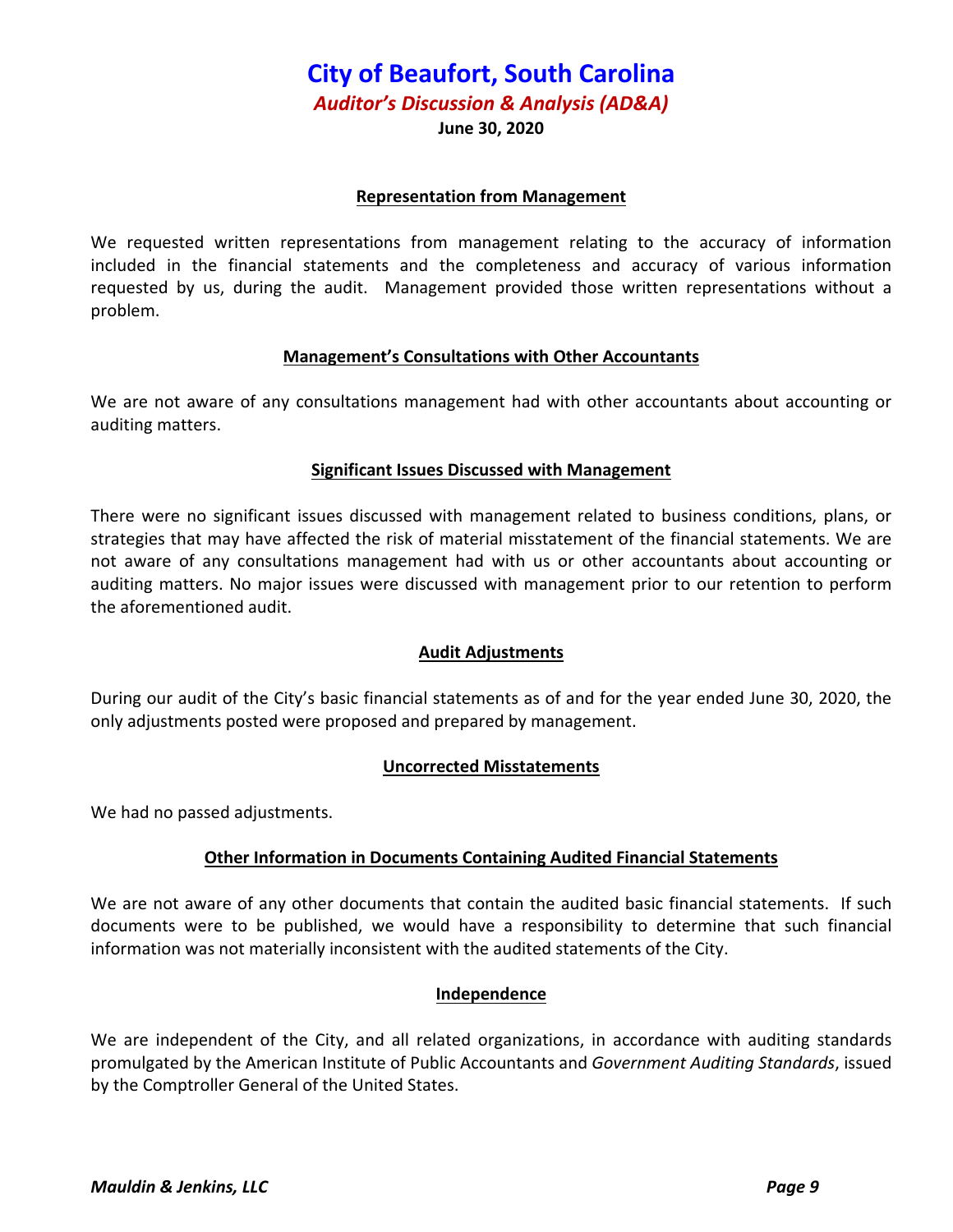#### **Other Matters for Communication to the Board and Management**

During our audit of the financial statements as of and for the year ended June 30, 2020, we noted other matters which we wish to communicate to you in an effort to keep the City abreast of accounting matters that could present challenges in financial reporting in future periods.

**1) Looking Forward: New Governmental Accounting Standards Board (GASB) Standards and Pronouncements**



As has been the case for the past 10 years, GASB has issued several other new pronouncements which will be effective in future years. The following is a brief summary of the new standards:

**a) Statement No. 84,** *Fiduciary Activities* was issued in January 2017 and is effective for the first reporting period beginning after December 15, 2018. However, in light of the COVID-19 Pandemic, in May 2020 the GASB issued Statement No. 95 (*Postponement of the Effective Dates of Certain Authoritative Guidance*) which changed the effective date of Statement No. 84 to reporting periods beginning after December 15, 2019.

This statement establishes criteria for identifying fiduciary activities with a focus on: 1) whether a government is controlling the assets of the fiduciary activity; and, 2) the beneficiaries with whom a fiduciary relationship exists.

Further, this statement describes four (4) fiduciary funds that should be reported, if applicable: 1) pension and other employee benefit trust funds; 2) investment trust funds; 3) private‐purpose trust funds; and, 4) custodial funds. Custodial funds generally should report fiduciary activities that are not held in a trust or equivalent arrangement that meets specific criteria.

**b) Statement No. 87,** *Leases* was issued in June 2017 and is effective for the first reporting period beginning after December 15, 2019. However, in light of the COVID‐19 Pandemic, in May 2020 the GASB issued Statement No. 95 (*Postponement of the Effective Dates of Certain Authoritative Guidance*) which changed the effective date of Statement No. 87 to fiscal years beginning after June 15, 2021.

This Statement increases the usefulness of governments' financial statements by requiring recognition of certain lease assets and liabilities for leases that previously were classified as operating leases and recognized as inflows of resources or outflows of resources based on the payment provisions of the contract. It establishes a single model for lease accounting based on the principle that a lease is the financing of the right to use an underlying asset.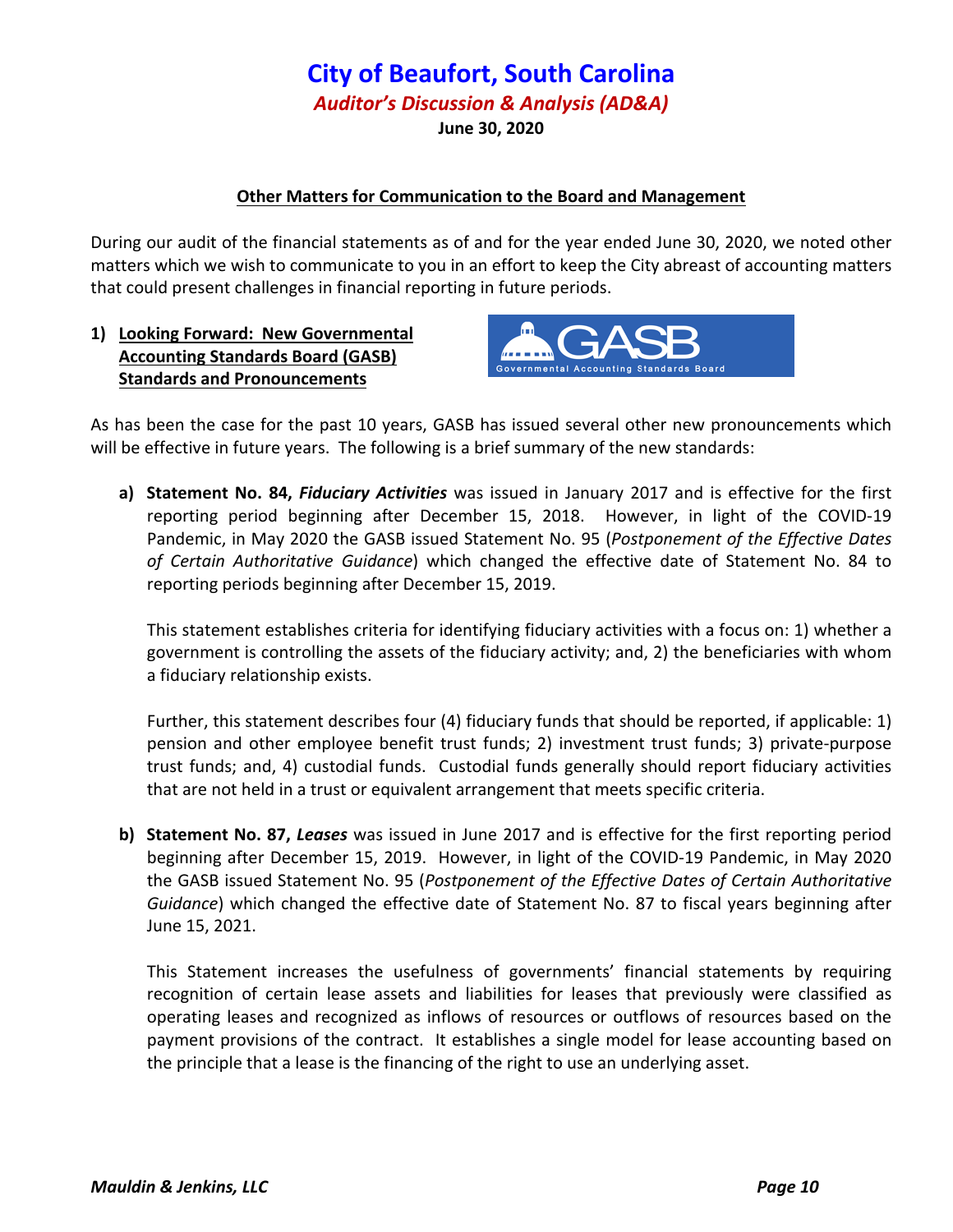Under this Statement, a lessee is required to recognize a lease liability and an intangible right‐to‐ use lease asset, and a lessor is required to recognize a lease receivable and a deferred inflow of resources, thereby enhancing the relevance and consistency of information about governments' leasing activities.

*Definition of a Lease:* A lease is defined as a contract that conveys control of the right to use another entity's nonfinancial asset (the underlying asset) as specified in the contract for a period of time in an exchange or exchange‐like transaction. Examples of nonfinancial assets include buildings, land, vehicles, and equipment. Any contract that meets this definition should be accounted for under the leases guidance, unless specifically excluded in this Statement.

*Lease Term:* The lease term is defined as the period during which a lessee has a non‐cancelable right to use an underlying asset, plus the following periods, if applicable:

- Periods covered by a lessee's option to extend the lease if it is reasonably certain, based on all relevant factors, that the lessee will exercise that option;
- Periods covered by a lessee's option to terminate the lease if it is reasonably certain, based on all relevant factors, that the lessee will not exercise that option;
- Periods covered by a lessor's option to extend the lease if it is reasonably certain, based on all relevant factors, that the lessor will exercise that option;
- Periods covered by a lessor's option to terminate the lease if it is reasonably certain, based on all relevant factors, that the lessor will not exercise that option.

A fiscal funding or cancellation clause should affect the lease term only when it is reasonably certain that the clause will be exercised. Lessees and lessors should reassess the lease term only if one or more of the following occur:

- The lessee or lessor elects to exercise an option even though it was previously determined that it was reasonably certain that the lessee or lessor would not exercise that option;
- The lessee or lessor elects not to exercise an option even though it was previously determined that it was reasonably certain that the lessee or lessor would exercise that option;
- An event specified in the lease contract that requires an extension or termination of the lease takes place.

*Short‐Term Leases:* A short‐term lease is defined as a lease that, at the commencement of the lease term, has a maximum possible term under the lease contract of 12 months (or less), including any options to extend, regardless of their probability of being exercised. Lessees and lessors should recognize short-term lease payments as outflows of resources or inflows of resources, respectively, based on the payment provisions of the lease contract.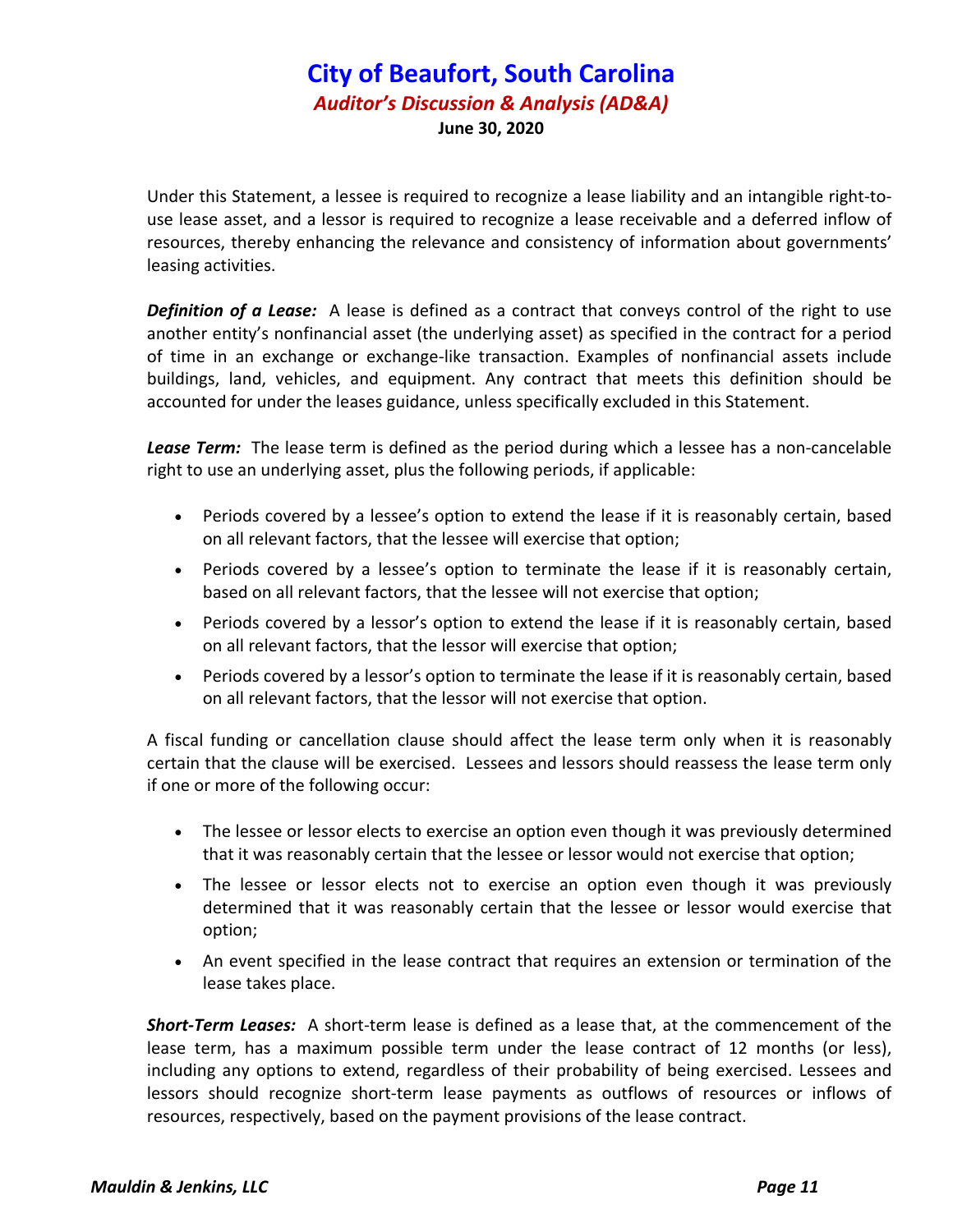Lessee Accounting: A lessee should recognize a lease liability and a lease asset at the commencement of the lease term, unless the lease is a short-term lease or it transfers ownership of the underlying asset. The lease liability should be measured at the present value of payments expected to be made during the lease term (less any lease incentives). The lease asset should be measured at the amount of the initial measurement of the lease liability, plus any payments made to the lessor at or before the commencement of the lease term and certain direct costs.

A *lessee* should reduce the lease liability as payments are made and recognize an outflow of resources (for example, expense) for interest on the liability. The lessee should amortize the lease asset in a systematic and rational manner over the shorter of the lease term or the useful life of the underlying asset. The notes to financial statements should include a description of leasing arrangements, the amount of lease assets recognized, and a schedule of future lease payments to be made.

**Lessor Accounting:** A lessor should recognize a lease receivable and a deferred inflow of resources at the commencement of the lease term, with certain exceptions for leases of assets held as investments, certain regulated leases, short-term leases, and leases that transfer ownership of the underlying asset. A lessor should not derecognize the asset underlying the lease. The lease receivable should be measured at the present value of lease payments expected to be received during the lease term. The deferred inflow of resources should be measured at the value of the lease receivable plus any payments received at or before the commencement of the lease term that relate to future periods.

A lessor should recognize interest revenue on the lease receivable and an inflow of resources (for example, revenue) from the deferred inflows of resources in a systematic and rational manner over the term of the lease. The notes to financial statements should include a description of leasing arrangements and the total amount of inflows of resources recognized from leases.

*Contracts with Multiple Components and Contract Combinations:*  Generally, a government should account for the lease and non‐lease components of a lease as separate contracts. If a lease involves multiple underlying assets, lessees and lessors in certain cases should account for each underlying asset as a separate lease contract. To allocate the contract price to different components, lessees and lessors should use contract prices for individual components as long as they do not appear to be unreasonable based on professional judgment, or use professional judgment to determine their best estimate if there are no stated prices or if stated prices appear to be unreasonable. If determining a best estimate is not practicable, multiple components in a lease contract should be accounted for as a single lease unit. Contracts that are entered into at or near the same time with the same counterparty and that meet certain criteria should be considered part of the same lease contract and should be evaluated in accordance with the guidance for contracts with multiple components.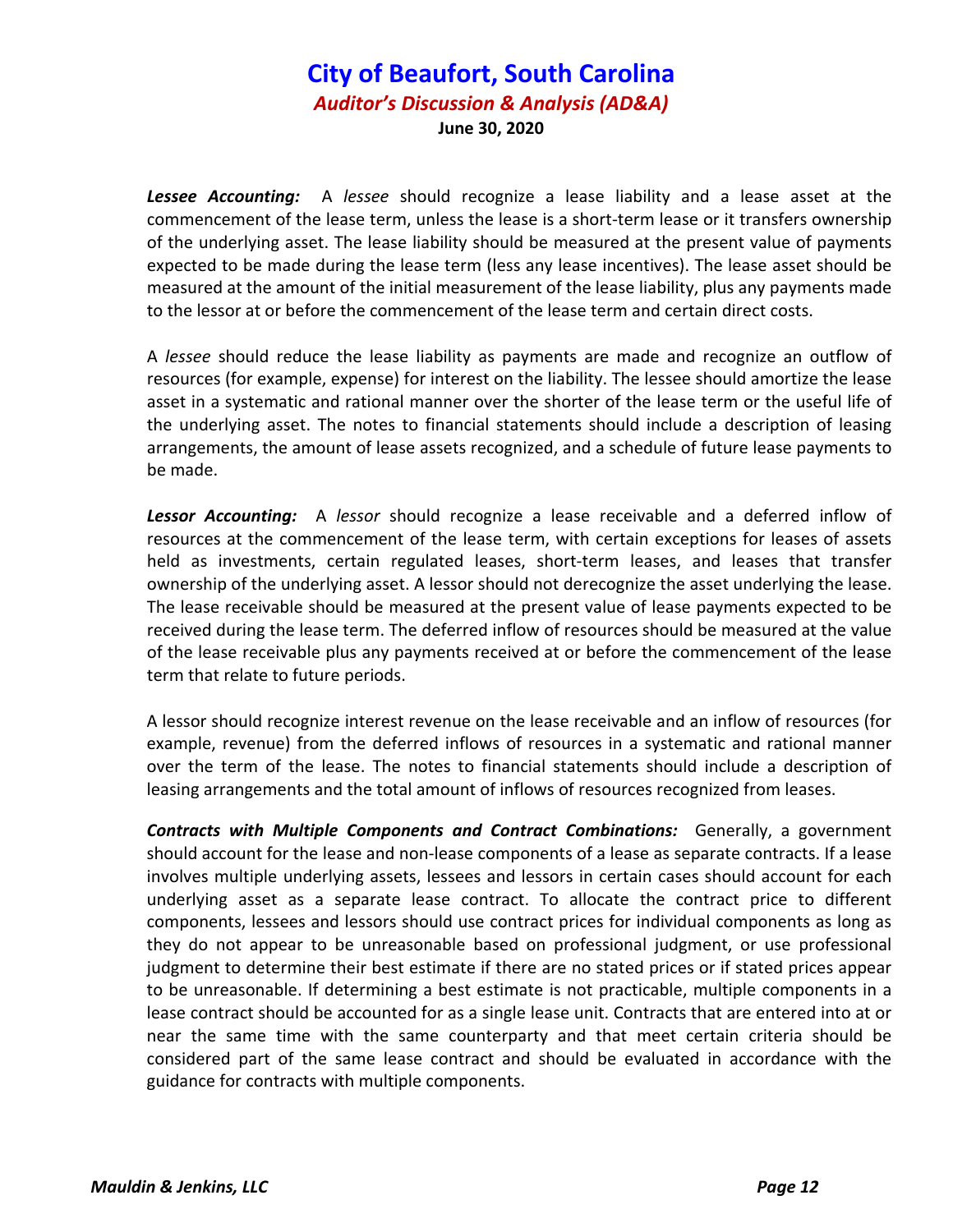*Lease Modifications and Terminations:* An *amendment* to a lease contract should be considered a lease modification, unless the lessee's right to use the underlying asset decreases, in which case it would be a partial or full lease termination. A lease termination should be accounted for by reducing the carrying values of the lease liability and lease asset by a lessee, or the lease receivable and deferred inflows of resources by the lessor, with any difference being recognized as a gain or loss. A lease modification that does not qualify as a separate lease should be accounted for by re-measuring the lease liability and adjusting the related lease asset by a lessee and re‐measuring the lease receivable and adjusting the related deferred inflows of resources by a lessor.

*Subleases and Leaseback Transactions:* Subleases should be treated as transactions separate from the original lease. The original lessee that becomes the lessor in a sublease should account for the original lease and the sublease as separate transactions, as a lessee and lessor, respectively.

A transaction qualifies for sale‐leaseback accounting only if it includes a sale. Otherwise, it is a borrowing. The sale and lease portions of a transaction should be accounted for as separate sale and lease transactions, except that any difference between the carrying value of the capital asset that was sold and the net proceeds from the sale should be reported as a deferred inflow of resources or a deferred outflow of resources and recognized over the term of the lease.

A lease‐leaseback transaction should be accounted for as a net transaction. The gross amounts of each portion of the transaction should be disclosed.

**c) Statement 88,** *Certain Disclosures Related to Debt, Including Direct Borrowings and Direct Placements* was issued in March 2018 and is effective for reporting periods beginning after June 15, 2018 (meaning June 30, 2019). However, in light of the COVID‐19 Pandemic, in May 2020 the GASB issued Statement No. 95 (*Postponement of the Effective Dates of Certain Authoritative Guidance*) which changed the effective date of Statement No. 88 to reporting periods beginning after June 15, 2019.

This standard defines debt for disclosure purposes and adds disclosures related to debt (it does not reduce any previously required disclosures).

Under Statement 88, debt for disclosure purposes is defined as a liability that arises from a contractual obligation to pay cash (or other assets) in one or more payments to settle an amount that is fixed at the date the contractual obligation is established. This would include, but is not limited to:

- Direct Borrowings: Entering into a loan agreement with a lender.
- Direct Placements: Issuing a debt security directly to an investor.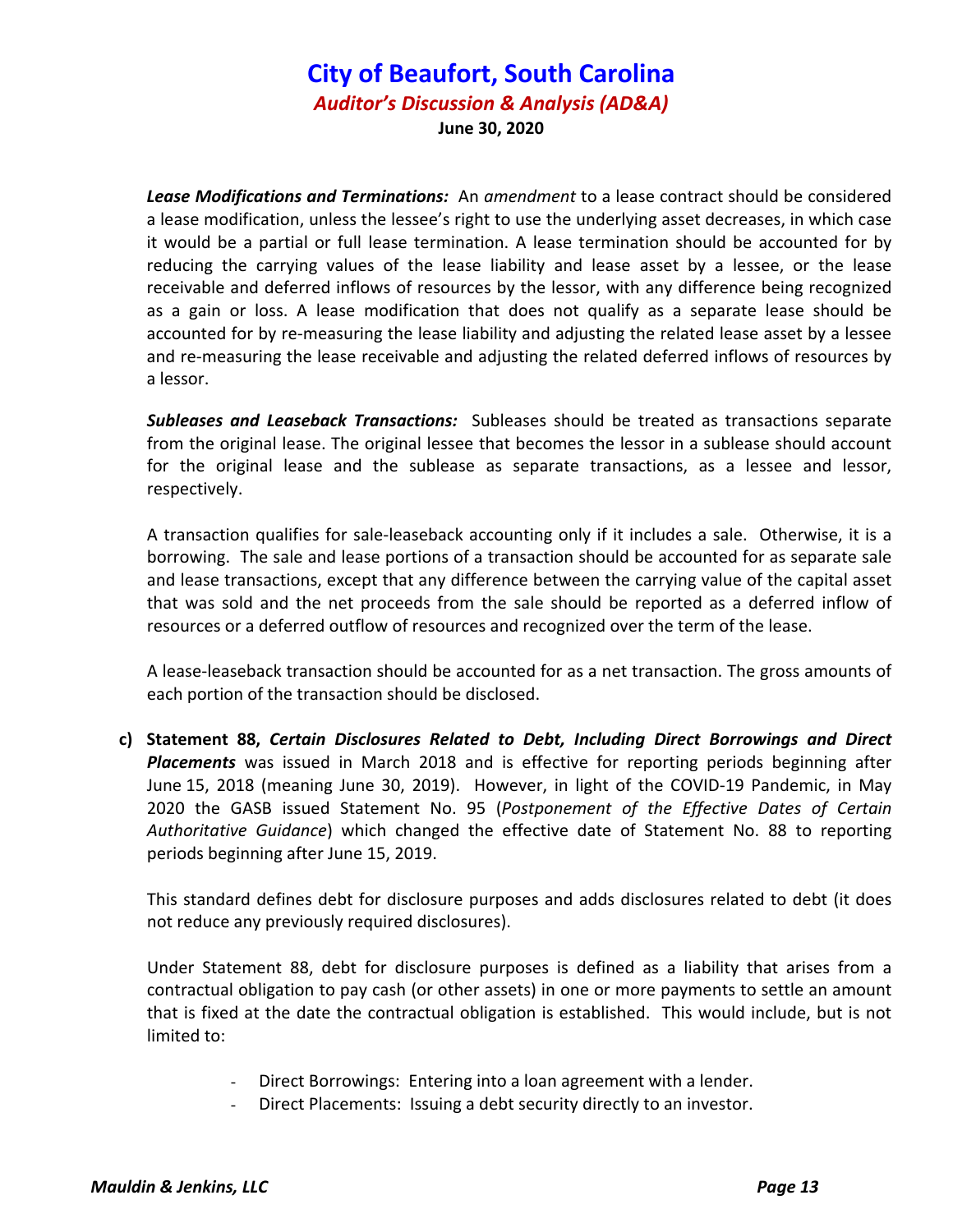This excludes leases (except for contracts reported as a financed purchase) and accounts payable.

In addition to other disclosures related to debt, the notes to the financial statements should include:

- The amount of any unused lines of credit.
- Assets pledged as collateral for debt.
- Terms specified in the debt agreement related to significant:
	- Events of default with finance‐related consequences
	- Termination events with finance‐related consequences
	- **Subjective acceleration clauses**
- Debt disclosures should separate information regarding direct borrowings and direct placements from other debt.
- **d) Statement 89,** *Accounting for Interest Cost Incurred Before the End of a Construction Period* was issued in June 2018 and is effective for reporting periods beginning after December 15, 2019 (meaning June 30, 2021). However, in light of the COVID‐19 Pandemic, in May 2020 the GASB issued Statement No. 95 (*Postponement of the Effective Dates of Certain Authoritative Guidance*) which changed the effective date of Statement No. 89 to reporting periods beginning after December 15, 2020.

This standard eliminates the requirement/ability to capitalize construction period interest costs as part of the cost of a capital asset in enterprise funds. This standard should be applied prospectively with no restatement. This standard can be early implemented as part of fiscal year 2019.

**e) Statement 90,** *Majority Equity Interests – An Amendment of GASB's No. 14 and 61* was issued in August 2018, and is effective for reporting periods beginning after December 15, 2018 (meaning June 30, 2020). However, in light of the COVID-19 Pandemic, in May 2020 the GASB issued Statement No. 95 (*Postponement of the Effective Dates of Certain Authoritative Guidance*) which changed the effective date of Statement No. 90 to reporting periods beginning after December 15, 2019.

Under this standard, an equity interest is: a) a financial interest in a legally separate organization by the ownership shares of the organization's stock; or, b) by otherwise having an explicit, measurable right to the net resources of the organization that is usually based on an investment of financial or capital resources by a government. An equity interest is explicit and measurable if: a) the government has a present or future claim to the net resources of the entity, and b) the method for measuring the government's share of the entity's net resources is determinable.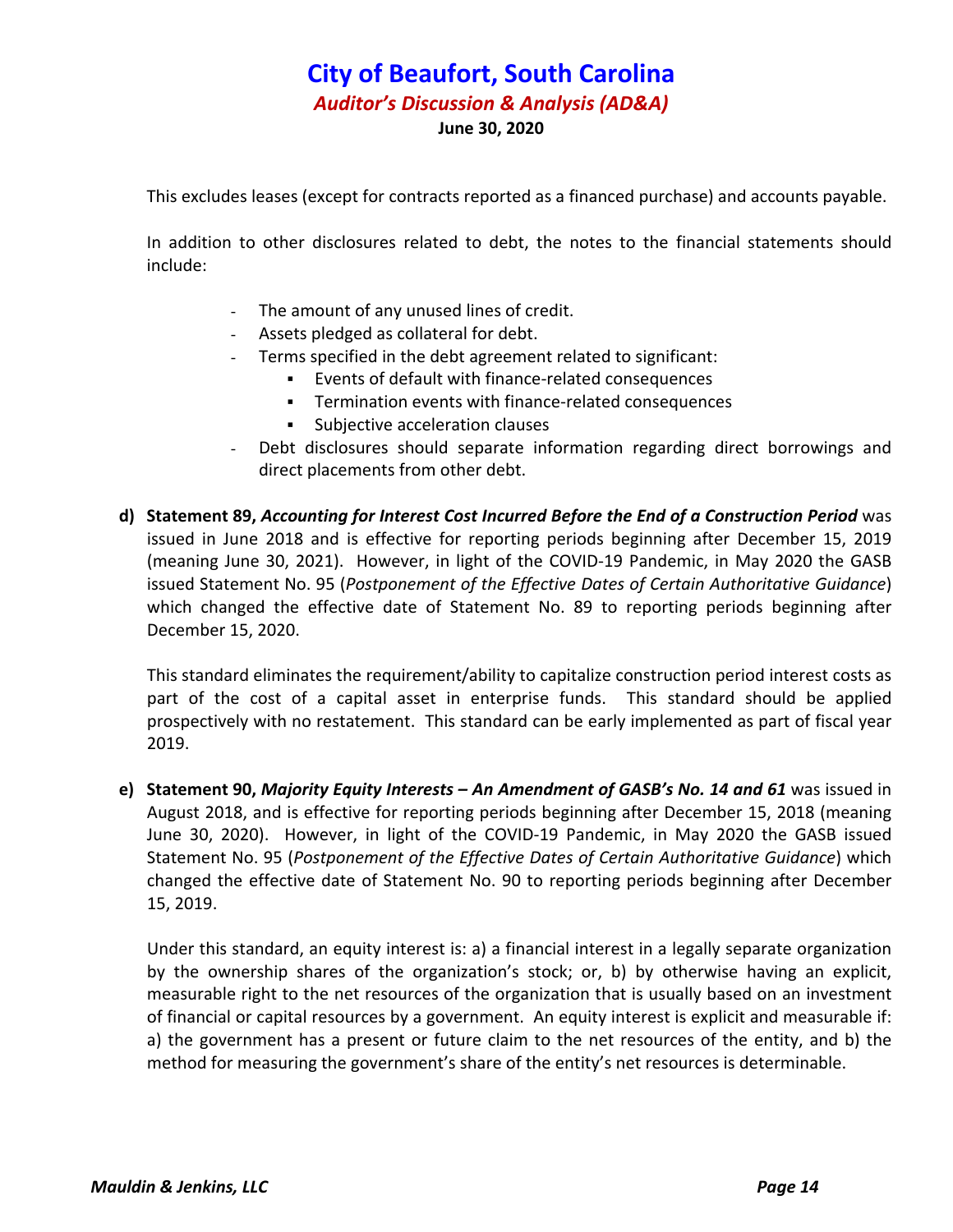If the interest is deemed to be an investment under GASB No. 72, paragraph 64, then the interest should be reported as an investment and measured using the equity method. If the interest is held by a special-purpose government engaged in fiduciary activities, a fiduciary fund, or an endowment or permanent fund, then amount should be measured at fair value. If interest is 100% of entity, then it is a component unit. We do not expect this new standard to have a significant effect on the City.

**f) Statement No. 91,** *Conduit Debt Obligations* was issued in May 2019 and is effective for the first reporting period beginning after December 15, 2020, meaning for those with year ends of December 31, 2021 and beyond. However, in light of the COVID‐19 Pandemic, in May 2020 the GASB issued Statement No. 95 (*Postponement of the Effective Dates of Certain Authoritative Guidance*) which changed the effective date of Statement No. 91 to reporting periods beginning after December 15, 2021.

The primary objectives of this Statement are to provide a single method of reporting conduit debt obligations by issuers and eliminate diversity in practice associated with: 1) commitments extended by issuers, 2) arrangements associated with conduit debt obligations, and 3) related note disclosures. This Statement achieves those objectives by clarifying the existing definition of a conduit debt obligation; establishing that a conduit debt obligation is not a liability of the issuer; establishing standards for accounting and financial reporting of additional commitments and voluntary commitments extended by issuers and arrangements associated with conduit debt obligations; and improving required note disclosures.

A conduit debt obligation is defined as a debt instrument meeting **all** of the following characteristics:

- There are at least three parties involved: 1) an issuer, 2) a third-party obligor, and 3) a debt holder (or a debt trustee);
- The issuer and the third-party obligor are not within the same financial reporting entity;
- The debt obligation is not a parity bond of the issuer, nor is it cross-collateralized with other debt of the issuer;
- The third-party obligor (or its agent), not the issuer, ultimately receives the proceeds from the debt issuance;
- The third-party obligor, not the issuer, is primarily obligated for the payment of all amounts associated with the debt obligation (debt service payments).

All conduit debt obligations involve the issuer making a limited commitment. Some issuers extend additional commitments or voluntary commitments to support debt service in the event the third party is, or will be, unable to do so.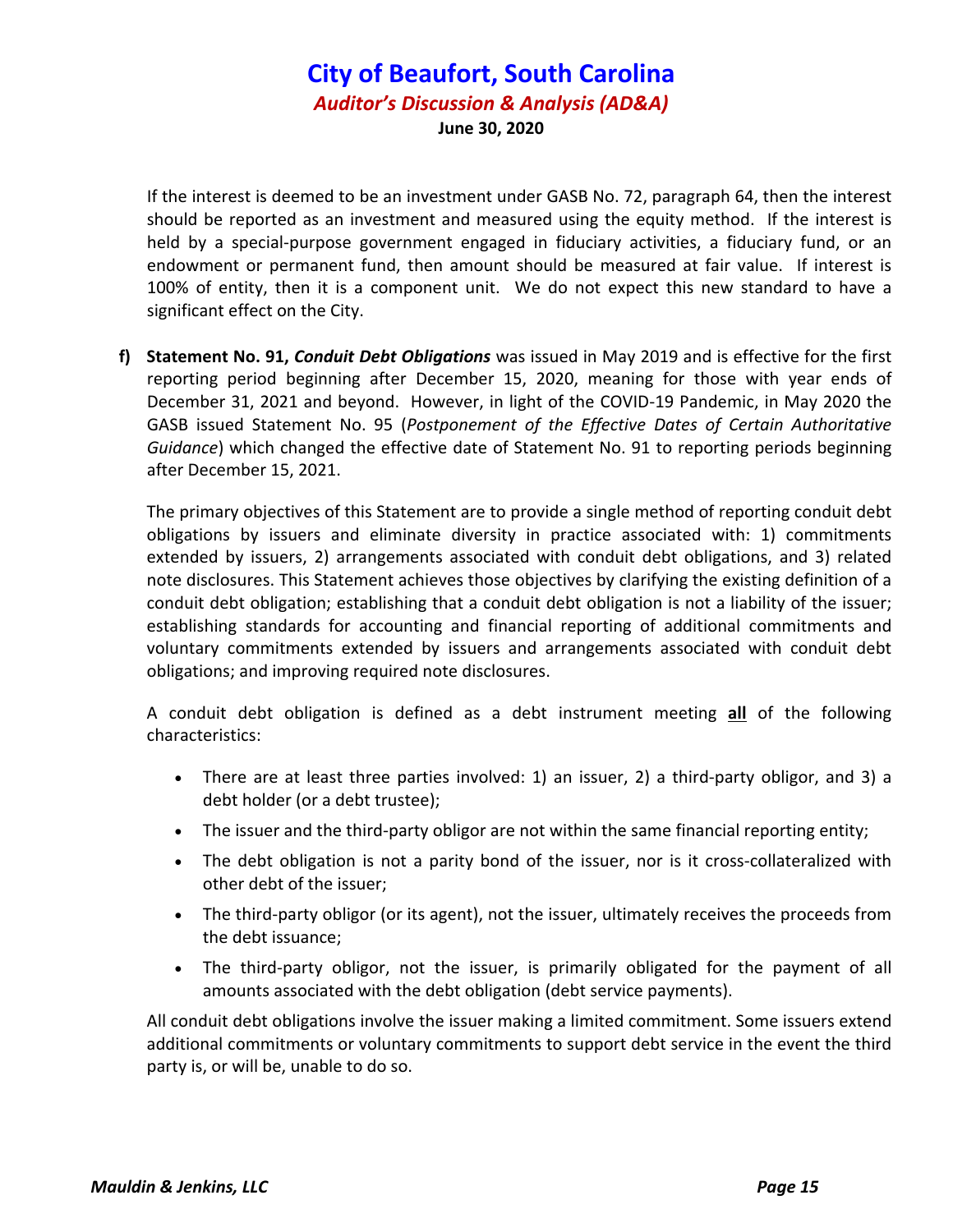An issuer should not recognize a conduit debt obligation as a liability. However, an issuer should recognize a liability associated with an additional commitment or a voluntary commitment to support debt service if certain recognition criteria are met. As long as a conduit debt obligation is outstanding, an issuer that has made an additional commitment should evaluate at least annually whether those criteria are met. An issuer that has made only a limited commitment should evaluate whether those criteria are met when an event occurs that causes the issuer to reevaluate its willingness or ability to support the obligor's debt service through a voluntary commitment.

This Statement also addresses arrangements—often characterized as leases—that are associated with conduit debt obligations. In those arrangements, capital assets are constructed or acquired with the proceeds of a conduit debt obligation and used by third-party obligors in the course of their activities. Payments from third‐party obligors are intended to cover and coincide with debt service payments. During those arrangements, issuers retain the titles to the capital assets. Those titles may or may not pass to the obligors at the end of the arrangements.

Issuers should not report those arrangements as leases, nor should they recognize a liability for the related conduit debt obligations or a receivable for the payments related to those arrangements. In addition, the following provisions apply:

- If the title passes to the third-party obligor at the end of the arrangement, an issuer should **not** recognize a capital asset.
- If the title does not pass to the third-party obligor and the third party has exclusive use of the entire capital asset during the arrangement, the issuer should **not** recognize a capital asset until the arrangement ends.
- If the title does not pass to the third-party obligor and the third party has exclusive use of only portions of the capital asset during the arrangement, the issuer should recognize the entire capital asset and a deferred inflow of resources at the inception of the arrangement. The deferred inflow of resources should be reduced, and an inflow recognized, in a systematic and rational manner over the term of the arrangement.

This Statement requires issuers to disclose general information about their conduit debt obligations, organized by type of commitment, including the aggregate outstanding principal amount of the issuers' conduit debt obligations and a description of each type of commitment. Issuers that recognize liabilities related to supporting the debt service of conduit debt obligations also should disclose information about the amount recognized and how the liabilities changed during the reporting period.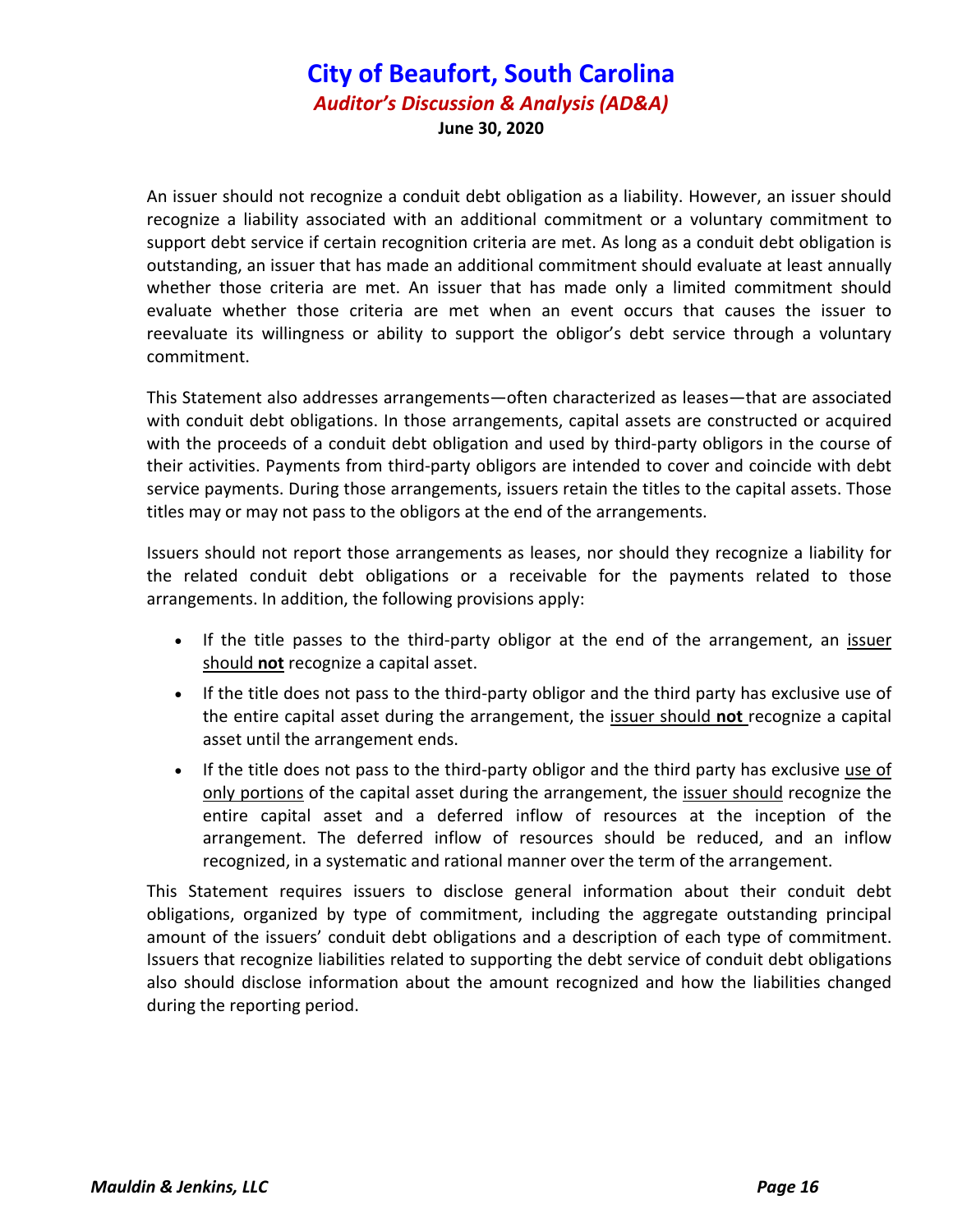- **g) Statement No. 92,** *Omnibus 2020* was issued in January 2020 and because it is an omnibus standard, contains several different effective dates as follows (as amended by Statement No. 95 issued in May 2020):
	- For fiscal years beginning after June 15, 2021 relative to the requirements related to intraentity transfers of assets and those related to the applicability of Statements 73 and 74.
	- For reporting periods beginning after June 15, 2021 relative to the requirements related to application of Statement 84 to postemployment benefit arrangements and those related to nonrecurring fair value measurements of assets or liabilities.
	- For government acquisitions occurring in reporting periods beginning after June 15, 2021. The requirements related to the measurement of liabilities (and assets, if any) associated with AROs in a government acquisition.
	- Other items addressed by this omnibus statement (requirements related to Statement No. 87 and Implementation Guide 2019‐3, reinsurance recoveries, and terminology used to refer to derivative instruments) were effective upon issuance.

The objectives of this Statement are to enhance comparability in accounting and financial reporting and to improve the consistency of authoritative literature by addressing practice issues that have been identified during implementation and application of certain GASB Statements. This Statement addresses a variety of topics and includes specific provisions about the following:

- The effective date of Statement No. 87, Leases, and Implementation Guide No. 2019-3, Leases, for interim financial reports.
- Reporting of intra‐entity transfers of assets between a primary government employer and a component unit defined benefit pension plan or defined benefit other postemployment benefit (OPEB) plan.
- The applicability of Statements No. 73, Accounting and Financial Reporting for Pensions and Related Assets That Are Not within the Scope of GASB Statement 68, and Amendments to Certain Provisions of GASB Statements 67 and 68, as amended, and No. 74, Financial Reporting for Postemployment Benefit Plans Other Than Pension Plans, as amended, to reporting assets accumulated for postemployment benefits.
- The applicability of certain requirements of Statement No. 84, Fiduciary Activities, to postemployment benefit arrangements.
- Measurement of liabilities (and assets, if any) related to asset retirement obligations (AROs) in a government acquisition.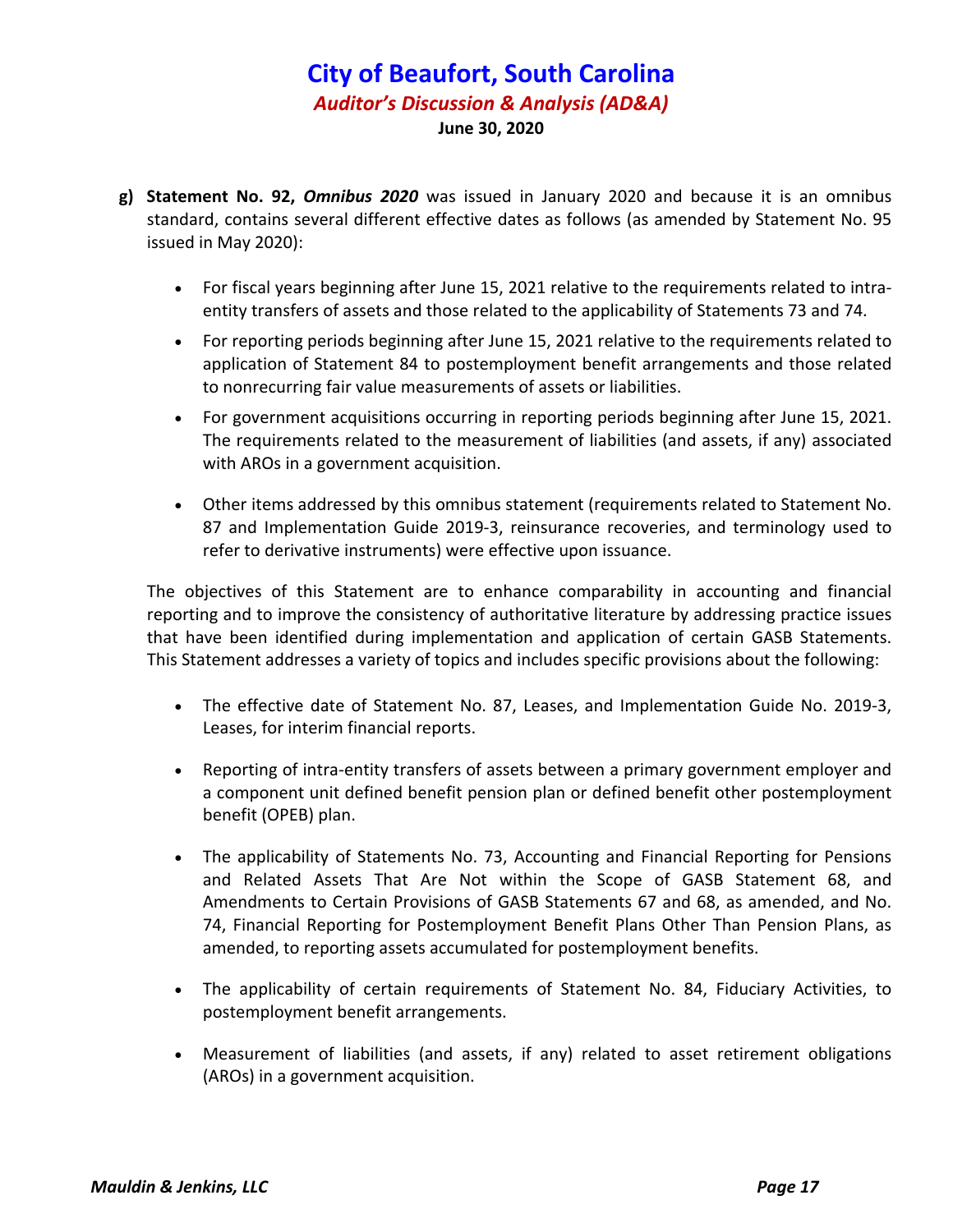- Reporting by public entity risk pools for amounts that are recoverable from reinsurers or excess insurers.
- Reference to nonrecurring fair value measurements of assets or liabilities in authoritative literature.
- Terminology used to refer to derivative instruments.
- **h) Statement No. 93,** *Replacement of Interbank Offered Rates* was issued in March 2020 and contains two (2) different effective dates. The removal of LIBOR as an appropriate benchmark interest rate is effective for reporting periods ending after December 31, 2021. All other requirements of this Statement are effective for reporting periods beginning after June 15, 2020.

As a result of global reference rate reform, the London Interbank Offered Rate ("LIBOR") is expected to cease to exist in its current form at the end of 2021, prompting governments to amend or replace financial instruments for the purpose of replacing LIBOR with other reference rates, by either changing the reference rate or adding or changing fallback provisions related to the reference rate.

The objective of this Statement is to address those and other accounting and financial reporting implications that result from the replacement of an IBOR. This Statement achieves that objective by:

- Providing exceptions for certain hedging derivative instruments to the hedge accounting termination provisions when an IBOR is replaced as the reference rate of the hedging derivative instrument's variable payment
- Clarifying the hedge accounting termination provisions when a hedged item is amended to replace the reference rate
- Clarifying that the uncertainty related to the continued availability of IBORs does not, by itself, affect the assessment of whether the occurrence of a hedged expected transaction is probable
- Removing LIBOR as an appropriate benchmark interest rate for the qualitative evaluation of the effectiveness of an interest rate swap
- Identifying a Secured Overnight Financing Rate and the Effective Federal Funds Rate as appropriate benchmark interest rates for the qualitative evaluation of the effectiveness of an interest rate swap
- Clarifying the definition of reference rate, as it is used in Statement 53, as amended.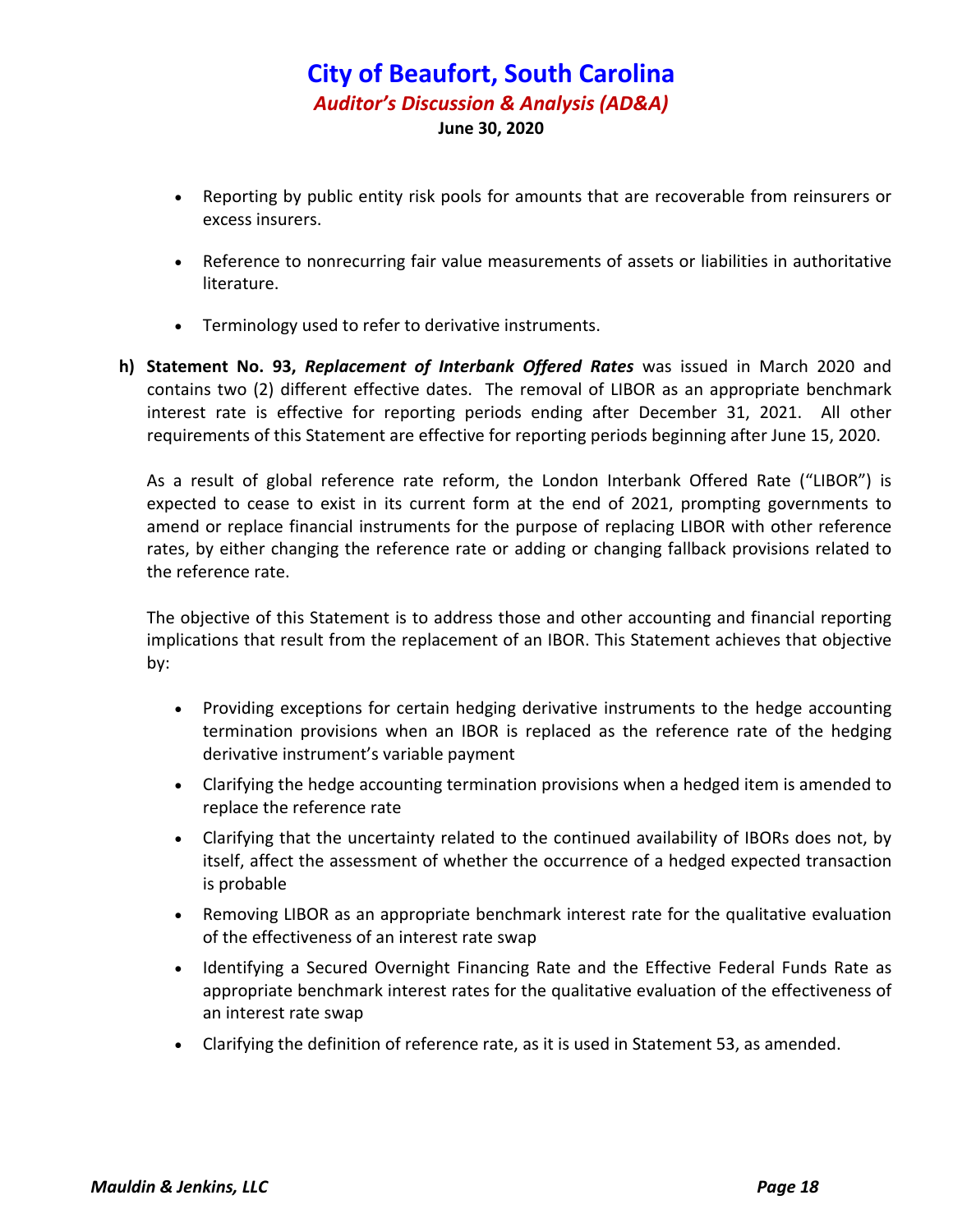**i) Statement No. 94,** *Public‐Private and Public‐Public Partnerships and Availability Payment Arrangements* was issued in March 2020 and is effective for fiscal years beginning after June 15, 2022 which means year ends of June 30, 2023 and following.

This statement was issued by the GASB to address a gap in generally accepted accounting principles: how do we account for these type arrangements that do not meet the definition of a service concession arrangement (SCA) covered by GASB Statement No. 60?

Statement No. 94 requires that Public‐Private Partnerships and Public‐Public Partnerships ("PPPs") that meet the definition of a lease apply the guidance in Statement No. 87, *Leases* if (a) existing assets of the transferor are the only underlying PPP assets, (b) improvements are not required to be made by the operator to those existing assets as part of the PPP arrangement, and (c) the PPP does not meet the definition of an SCA. All other PPPs that will not apply the guidance in Statement No. 87 will generally use the accounting guidance contained in Statement No. 60 which was superseded by this new Standard.

Statement No. 94 also establishes accounting and financial reporting requirements for availability payment arrangements (APAs). As defined in this Statement, an APA is an arrangement in which a government compensates an operator for services that may include designing, constructing, financing, maintaining, or operating an underlying nonfinancial asset for a period of time in an exchange or exchange-like transaction. An APA that is related to designing, constructing, and financing a nonfinancial asset in which ownership of the asset transfers by the end of the contract should be accounted for by the government as a financed purchase of the underlying asset.

**j) Statement No. 96,** *Subscription‐Based Information Technology Arrangements* was issued in May 2020 and is effective for fiscal years beginning after June 15, 2022 which means year ends of June 30, 2023 and following.

This Statement provides guidance on the accounting and financial reporting for subscription‐ based information technology arrangements (SBITAs) for government end users (governments). This Statement: 1) defines an SBITA; 2) establishes that an SBITA results in a right‐to‐use subscription asset—an intangible asset—and a corresponding subscription liability; 3) provides the capitalization criteria for outlays other than subscription payments, including implementation costs of an SBITA; and 4) requires note disclosures regarding an SBITA. To the extent relevant, the standards for SBITAs are based on the standards established in Statement No. 87, *Leases*, as amended.

An SBITA is defined as a contract that conveys control of the right to use another party's (an SBITA vendor's) information technology (IT) software, alone or in combination with tangible capital assets (the underlying IT assets), as specified in the contract for a period of time in an exchange or exchange‐like transaction.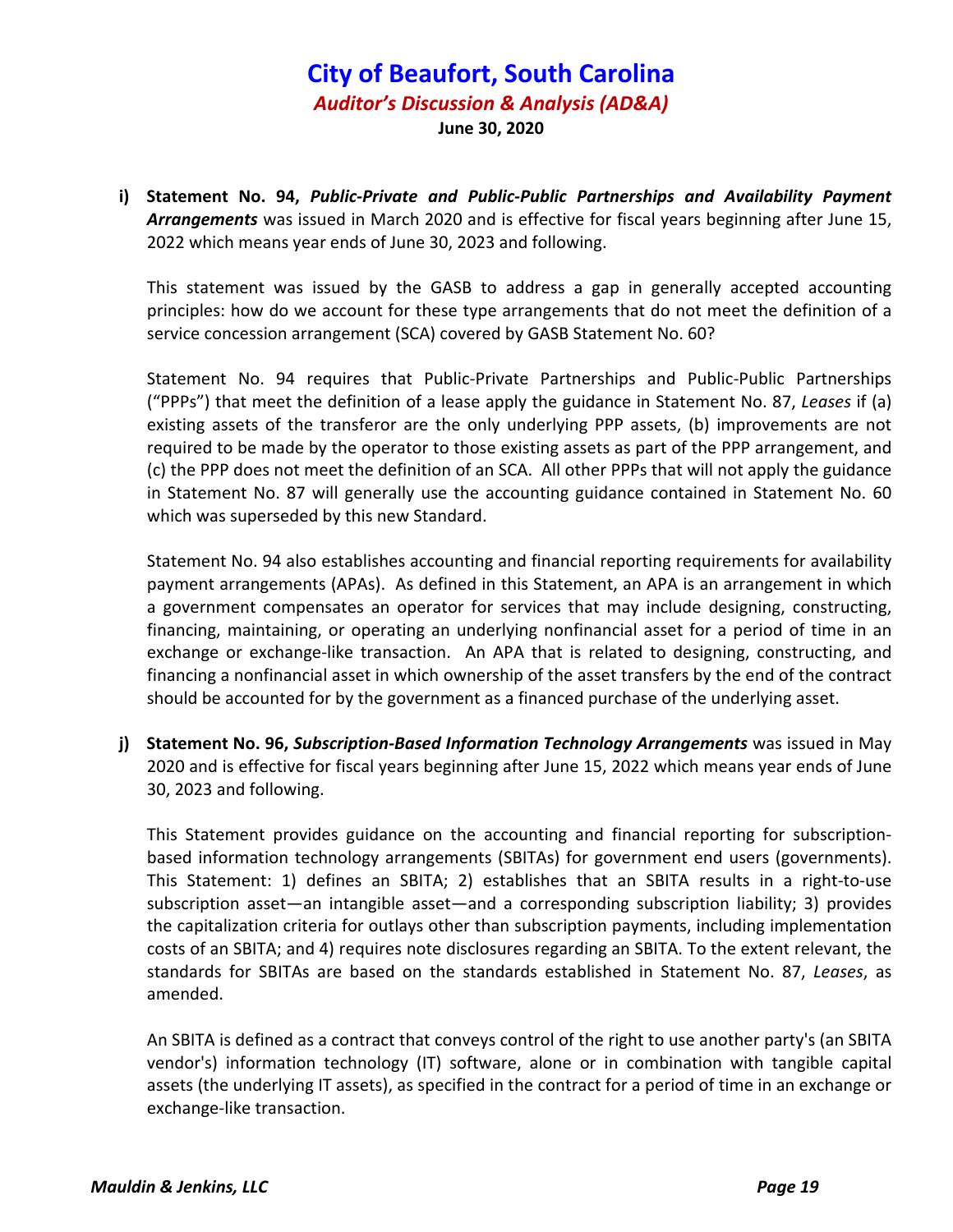The subscription term includes the period during which a government has a non-cancellable right to use the underlying IT assets. The subscription term also includes periods covered by an option to extend (if it is reasonably certain that the government or SBITA vendor will exercise that option) or to terminate (if it is reasonably certain that the government or SBITA vendor will not exercise that option).

Under this Statement, a government generally should recognize a right‐to‐use subscription asset—an intangible asset—and a corresponding subscription liability. A government should recognize the subscription liability at the commencement of the subscription term, which is when the subscription asset is placed into service. The subscription liability should be initially measured at the present value of subscription payments expected to be made during the subscription term. Future subscription payments should be discounted using the interest rate the SBITA vendor charges the government, which may be implicit, or the government's incremental borrowing rate if the interest rate is not readily determinable. A government should recognize amortization of the discount on the subscription liability as an outflow of resources (for example, interest expense) in subsequent financial reporting periods.

The subscription asset should be initially measured as the sum of: 1) the initial subscription liability amount, 2) payments made to the SBITA vendor before commencement of the subscription term, and 3) capitalizable implementation costs, less any incentives received from the SBITA vendor at or before the commencement of the subscription term. A government should recognize amortization of the subscription asset as an outflow of resources over the subscription term.

Activities associated with an SBITA, other than making subscription payments, should be grouped into the following three stages, and their costs should be accounted for accordingly:

- Preliminary Project Stage, including activities such as evaluating alternatives, determining needed technology, and selecting an SBITA vendor. Outlays in this stage should be expensed as incurred.
- Initial Implementation Stage, including all ancillary charges necessary to place the subscription asset into service. Outlays in this stage generally should be capitalized as an addition to the subscription asset.
- Operation and Additional Implementation Stage, including activities such as subsequent implementation activities, maintenance, and other activities for a government's ongoing operations related to an SBITA. Outlays in this stage should be expensed as incurred unless they meet specific capitalization criteria.

In classifying certain outlays into the appropriate stage, the nature of the activity should be the determining factor. Training costs should be expensed as incurred, regardless of the stage in which they are incurred.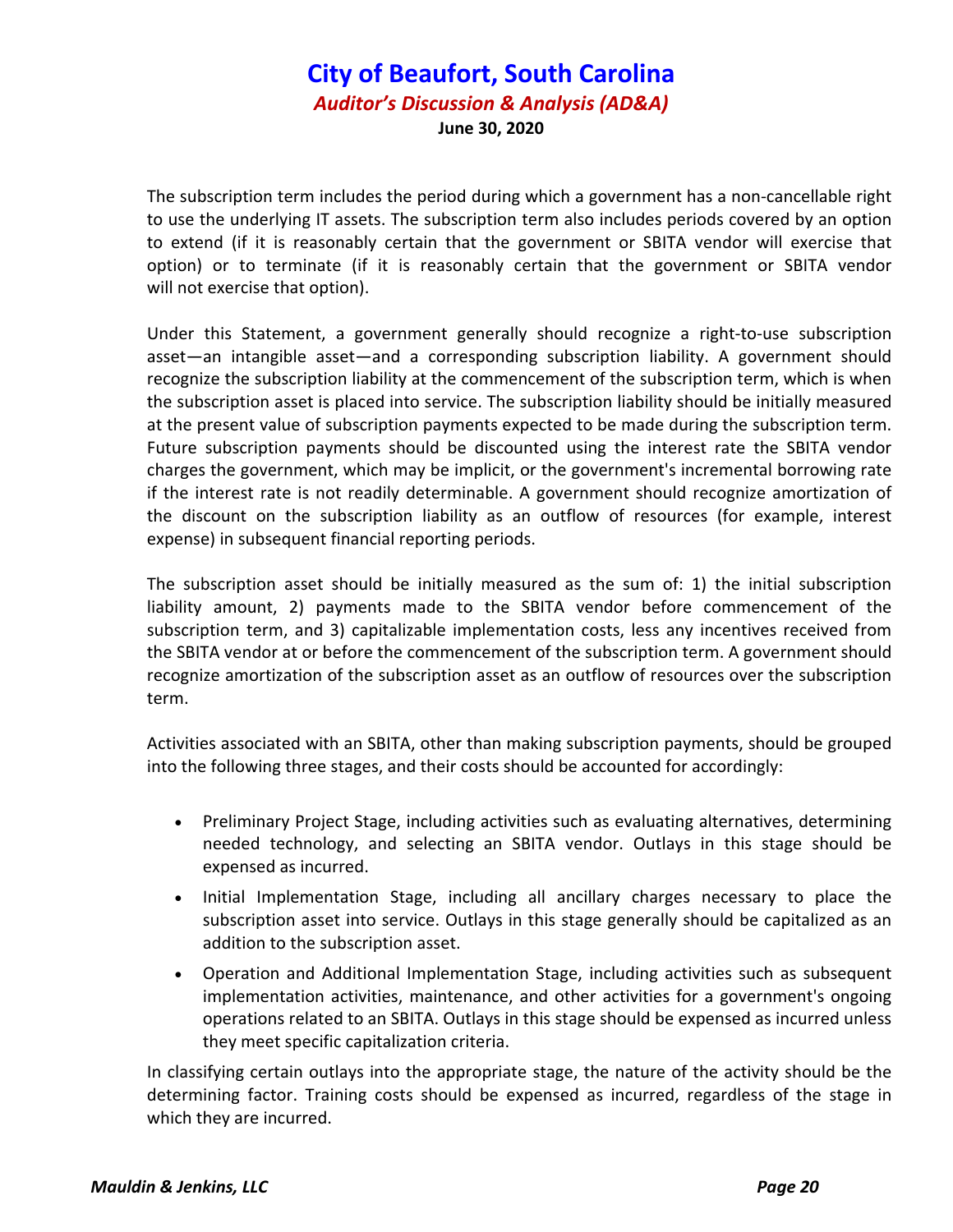**k) Statement No. 97,** *Certain Component Unit Criteria, and Accounting and Financial Reporting for Internal Revenue Code Section 457 Deferred Compensation Plans* was issued in June 2020 and is effective for fiscal years beginning after June 15, 2021 (year ends of June 30, 2022 and following).

The primary objectives of this Statement are to: 1) increase consistency and comparability related to the reporting of fiduciary component units in circumstances in which a potential component unit does not have a governing board and the primary government performs the duties that a governing board typically would perform; 2) mitigate costs associated with the reporting of certain defined contribution pension plans, defined contribution other postemployment benefit (OPEB) plans, and employee benefit plans other than pension plans or OPEB plans (other employee benefit plans) as fiduciary component units in fiduciary fund financial statements; and 3) enhance the relevance, consistency, and comparability of the accounting and financial reporting for Internal Revenue Code (IRC) Section 457 deferred compensation plans (Section 457 plans) that meet the definition of a pension plan and for benefits provided through those plans. This Statement requires that for purposes of determining whether a primary government is financially accountable for a potential component unit, except for a potential component unit that is a defined contribution pension plan, a defined contribution OPEB plan, or an other employee benefit plan (for example, certain Section 457 plans), the absence of a governing board should be treated the same as the appointment of a voting majority of a governing board if the primary government performs the duties that a governing board typically would perform. This Statement also requires that the financial burden criterion in paragraph 7 of Statement No. 84, *Fiduciary Activities*, be applicable to only defined benefit pension plans and defined benefit OPEB plans that are administered through trusts.

This Statement: 1) requires that a Section 457 plan be classified as either a pension plan or an other employee benefit plan depending on whether the plan meets the definition of a pension plan and 2) clarifies that Statement 84, as amended, should be applied to all arrangements organized under IRC Section 457 to determine whether those arrangements should be reported as fiduciary activities.

**l) Other Pending or Current GASB Projects.** As noted by the numerous pronouncements issued by GASB over the past decade, the GASB continues to research various projects of interest to governmental units. Subjects of note include:

> **Re‐Examination of the Financial Reporting Model.** GASB has added this project to its technical agenda to make improvements to the existing financial reporting model (established via GASB 34). Improvements are meant to enhance the effectiveness of the model in providing information for decision-making and assessing a government's accountability. GASB anticipates a final standard expected in early 2022.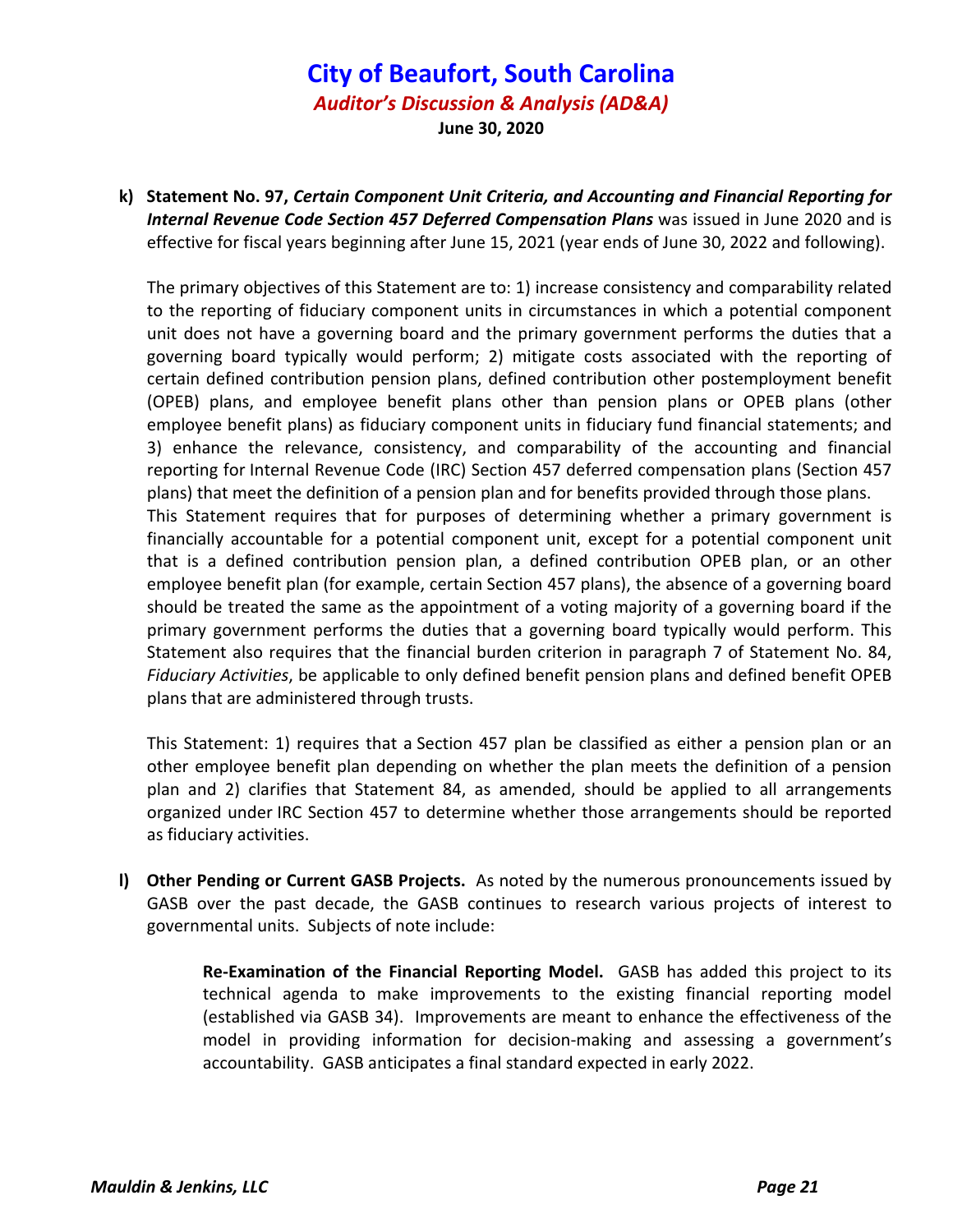**Conceptual Framework** is a constant matter being looked at by GASB. Current measurement focus statements (for governmental funds) to change to near‐term financial resources measurement. May dictate a period (such as 60 days) for revenue and expenditure recognition. May expense things such as supplies and prepaid assets at acquisition. Will look into which balances (at all statement levels) are measured at acquisition and which need to be re‐measured at year‐end. Final standard is expected in 2022.

**Revenue and Expense Recognition** is another long‐term project where the GASB is working to develop a comprehensive application model for recognition of revenues and expenses from non-exchange, exchange, and exchange-like transactions. The final standard is expected in 2023.

**Compensated Absences** is technical topic being examined by the GASB currently due to significant changes in benefits offered by governmental employers. Current GAAP does not address certain items such as paid time off (PTO) and there is a wide divergence in practice. A final standard on this topic is expected towards the end of 2021.

**Prior‐Period Adjustments, Accounting Changes, and Error Corrections** is a technical topic being examined by the GASB due to a wide diversity in practice regarding required presentation on the face of the financial statements, disclosures, etc. A final standard on this topic is expected in early 2022.

### **FREE QUARTERLY CONTINUING EDUCATION AND NEWSLETTERS FOR GOVERNMENTAL CLIENTS**

**Free Continuing Education.** We provide free continuing education (quarterly is the goal and objective) for all of our governmental clients. Each quarter we pick a couple of significant topics tailored to be of interest to governmental entities. In an effort to accommodate our entire governmental client base, we offer the sessions several times per quarter at a variety of client provided locations resulting in greater networking among our governmental clients. We normally see approximately 100 people per quarter. We obtain the input and services of experienced outside speakers along with providing the instruction utilizing our in‐house professionals. We hope City staff and officials will be able to participate in this opportunity, and that it has been beneficial to you.

"I've been a CPA for 32 years. Today's CPE class by Mauldin & Jenkins has been the best of *my career". Terry Nall, CPA, City of Dunwoody (GA) Council Member*

*"They are always on top of new accounting pronouncements and provide training well before implementation deadlines. This is a very valuable resource for our organization". Laurie Puckett, CPA, CPFO, Gwinnett County (GA), Accounting Director*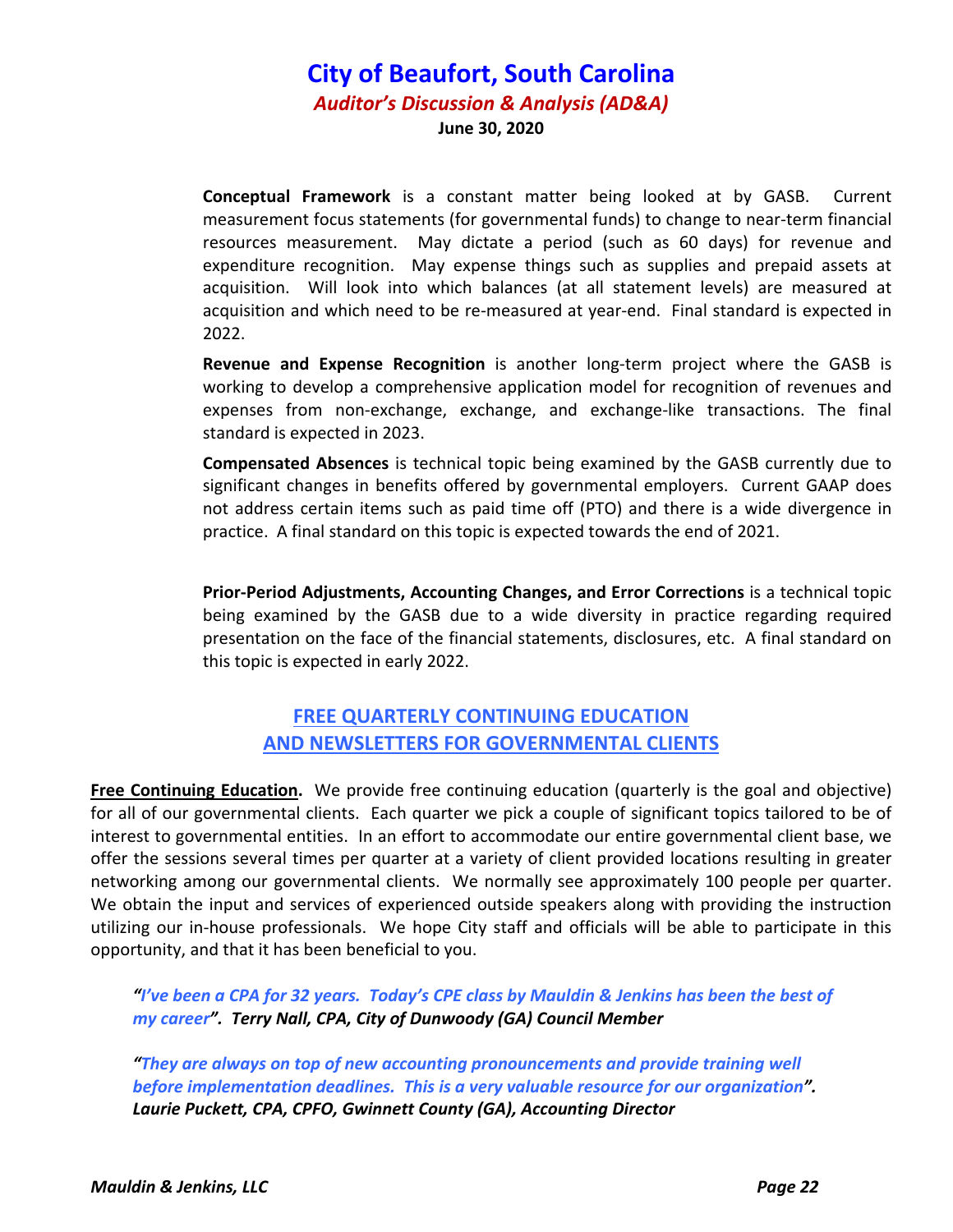Examples of subjects addressed in past quarters include:

- Accounting for Debt Issuances
- American Recovery & Reinvestment Act (ARRA) Updates
- Best Budgeting Practices, Policies and Processes
- Budget Preparation
- CAFR Preparation (several times including a two (2) day hands‐on course)
- Capital Asset Accounting Processes and Controls
- Closing Out and Audit Preparation
- Collateralization of Deposits and Investments
- Evaluating Financial and Non‐Financial Health of a Local Government
- GASB No. 51, Intangible Assets
- GASB No. 54, Governmental Fund Balance (subject addressed twice)
- GASB No. 60, Service Concession Arrangements (webcast)
- GASB No. 61, the Financial Reporting Entity (webcast)
- GASB No.'s 63 & 65, Deferred Inflows and Outflows (webcast)
- GASB No.'s 67 & 68, New Pension Standards (presented several occasions)
- GASB No. 72, Fair Value Measurement and Application
- GASB No. 74 & 75, New OPEB Standards
- GASB No. 77, Tax Abatement Disclosures
- GASB No. 87, Leases
- GASB Updates (ongoing and several sessions)
- Grant Accounting Processes and Controls
- Information Technology (IT) Risk Management
- Internal Controls Over Accounts Payable, Payroll and Cash Disbursements
- Internal Controls Over Receivables & the Revenue Cycle
- Internal Revenue Service (IRS) Compliance Issues, Primarily Payroll Matters
- Legal Considerations for Debt Issuances & Disclosure Requirements
- Policies and Procedures Manuals
- Presenting Financial Information to Non-Financial People
- Segregation of Duties
- Single Audits for Auditees
- SPLOST Accounting, Reporting & Compliance
- Uniform Grant Reporting Requirements and the New Single Audit



**Governmental Newsletters.** We periodically produce newsletters tailored to meet the needs of governments. The newsletters have addressed a variety of subjects and are intended to be timely in their subject matter. The newsletters are authored by Mauldin & Jenkins partners and managers, and are not purchased from an outside agency. The newsletters are intended to keep you informed of current developments in the government finance environment.

*Mauldin & Jenkins, LLC Page 23*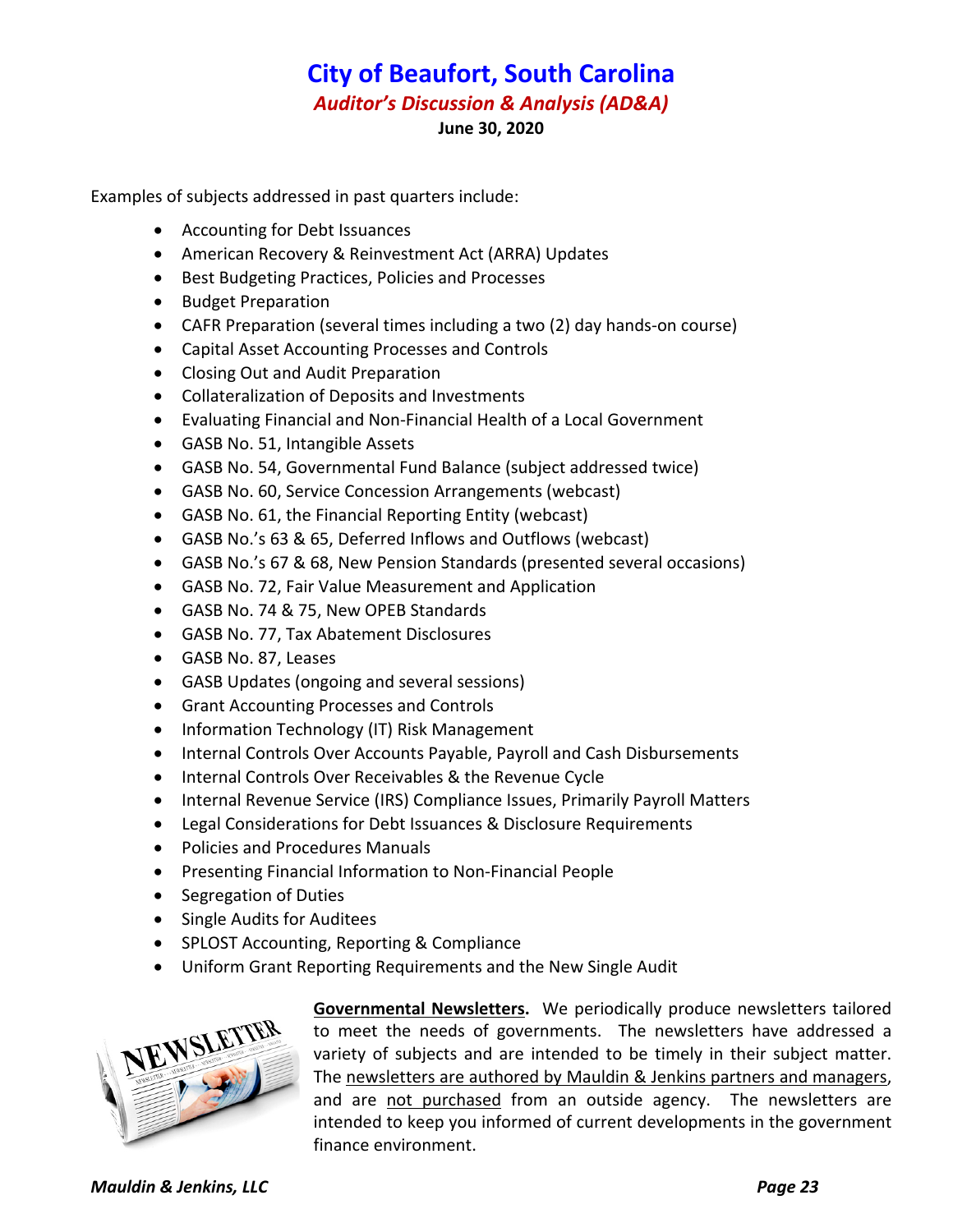In the past several years, the following topics have been addressed in our monthly newsletters:

- American Recovery & Reinvestment Act (ARRA) Information and Issues
- Are Your Government's Funds Secure?
- Capitalization of Interest
- Changes in FDIC Deposit Insurance Coverage
- Changes on the Horizon for OMB Circular A‐133
- Cybersecurity Awareness
- Deposit Collateralization
- Employee vs Independent Contractor
- Escheat Laws on Unclaimed Property
- Federal Funding and Accountability Transparency Act
- Forensic Audit or Financial Audit?
- Form PT 440
- GASB Invitation to Comment the New Financial Reporting Model
- GASB No. 54, Governmental Fund Balance
- GASB No. 54, Governmental Fund Balance Note Disclosure Requirements
- GASB No. 60, Service Concession Arrangements
- GASB No. 67, New Pension Standard
- GASB No.'s 63 & 65, Deferred Inflows & Outflows
- GASB No. 68 Allocations
- GASB No. 72, Fair Value, It is Not Totally About Disclosure
- GASB No.'s 74 & 75, Other Post‐Employment Benefits (OPEB)
- GASB No. 77, Abatements Go Viral with GASB 77
- GASB No. 87, Leases
- GASB No. 89, Accounting for Interest Cost Incurred Before the End of Construction
- IRS Delays Implementation of 3% Withholding on Payments for Goods and Services
- OMB A-133 Compliance Supplements
- OMB Revisions to A-133
- OPEB, What You Need to Know
- Public Funds and Secure Deposit Program
- Re-Examination of the GASB 34 Reporting Model
- Rotating or Not Rotating Auditors
- Property Tax Assessments
- Refunding Debt
- Sales & Use Taxes on Retail Sales of Jet Fuel
- Sales Tax Collections and Remittances by the State
- SAS Clarity Standards and Group Audits
- Single Audit, including Uniform Guidance (several)
- Social Security Administration (SSA) Incentive Payments